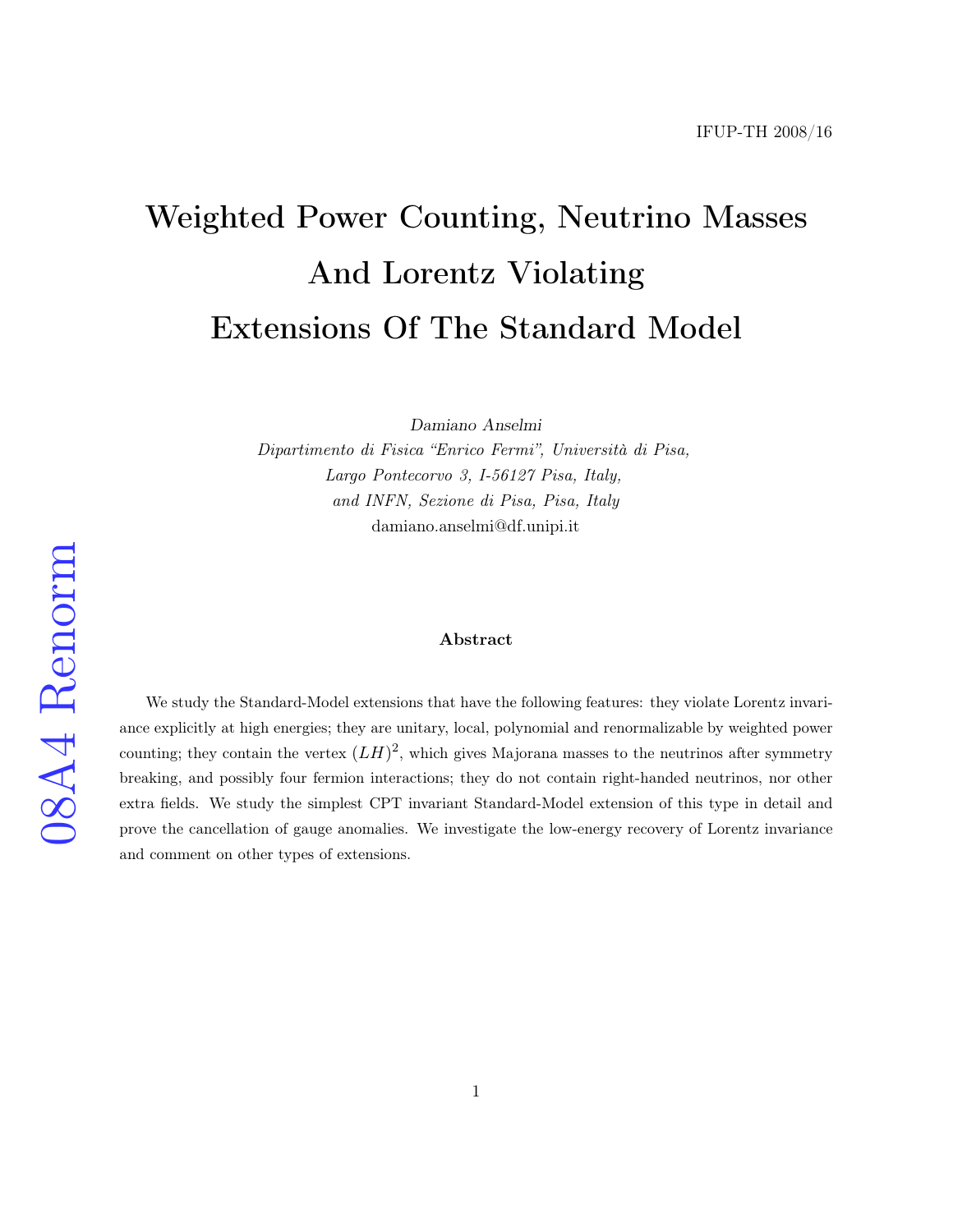### 1 Introduction

Lorentz symmetry is a basic ingredient of the Standard Model of particle physics. However, several authors have argued that at high energies Lorentz symmetry and CPT could be broken [\[1,](#page-22-0) [2,](#page-22-1) [3\]](#page-22-2). The problem has been attracting a lot of interest. In the power-counting renormalizable sector the parameters of the Lorentz violating Standard-Model extension [\[2\]](#page-22-1) have been tested with great precision [\[4\]](#page-23-0) and found in agreement with Lorentz invariance. However, if Lorentz symmetry were explicitly violated at very high energies our understanding of Nature would change substantially.

If we do not assume Lorentz invariance, yet demand unitarity, we discover that the set of local renormalizable theories is considerably larger than usual. Interactions that are not renormalizable by ordinary power counting become renormalizable in a more general framework, called "weighted power counting" [\[5\]](#page-23-1), where space and time have different weights. Because of unitarity no terms containing higher time derivatives are allowed. Yet, since Lorentz symmetry is violated, terms containing higher space derivatives can be present. Quadratic terms of this type can improve the behaviors of propagators at large momenta and allow us to renormalize interactions that otherwise would be non-renormalizable, saving polynomiality. At the same time, weighted power counting ensures that renormalization does not regenerate terms containing higher time derivatives. Clearly, the high-energy behavior of the theory is modified in an essential way. For this reason, the Lorentz violation we are talking about cannot be spontaneous, but must be explicit.

It is interesting to inquire what physics beyond the Standard Model emerges in this approach, assuming that Lorentz symmetry is violated by terms of higher dimensions and restored at low energies. In non-gauge theories several types of Lorentz breakings are allowed [\[5,](#page-23-1) [6\]](#page-23-2). The presence of gauge interactions puts more severe restrictions [\[7,](#page-23-3) [8\]](#page-23-4), for example it privileges the Lorentz breaking where spacetime is split into space and time. Lorentz invariance can be violated preserving or not preserving CPT [\[9\]](#page-23-5). We concentrate the major part of our attention on the "minimal breaking" of Lorentz symmetry, which preserves CPT and invariance under space rotations. We construct CPT invariant Standard-Model extensions that contain two scalar-two fermion interactions and four fermion interactions. In particular, the models contain the vertex  $(LH)^2$  [\[10\]](#page-23-6), which gives Majorana masses to the neutrinos after symmetry breaking. No right-handed neutrinos, nor other extra fields, are present.

Once Lorentz symmetry is violated at high energies, its low-energy recovery is not automatic, because renormalization makes the low-energy parameters run independently. We have to advocate a fine tuning that relates such parameters in a suitable way. It is not apparent how to justify this fine-tuning, unless the Lorentz invariant surface is RG stable [\[11\]](#page-23-7).

The relation between neutrino oscillations and Lorentz violation has been widely explored in the literature. Cohen and Glashow formulated a theory of "very special relativity" [\[12\]](#page-23-8) according to which the exact symmetry group of Nature includes space-time translations and a proper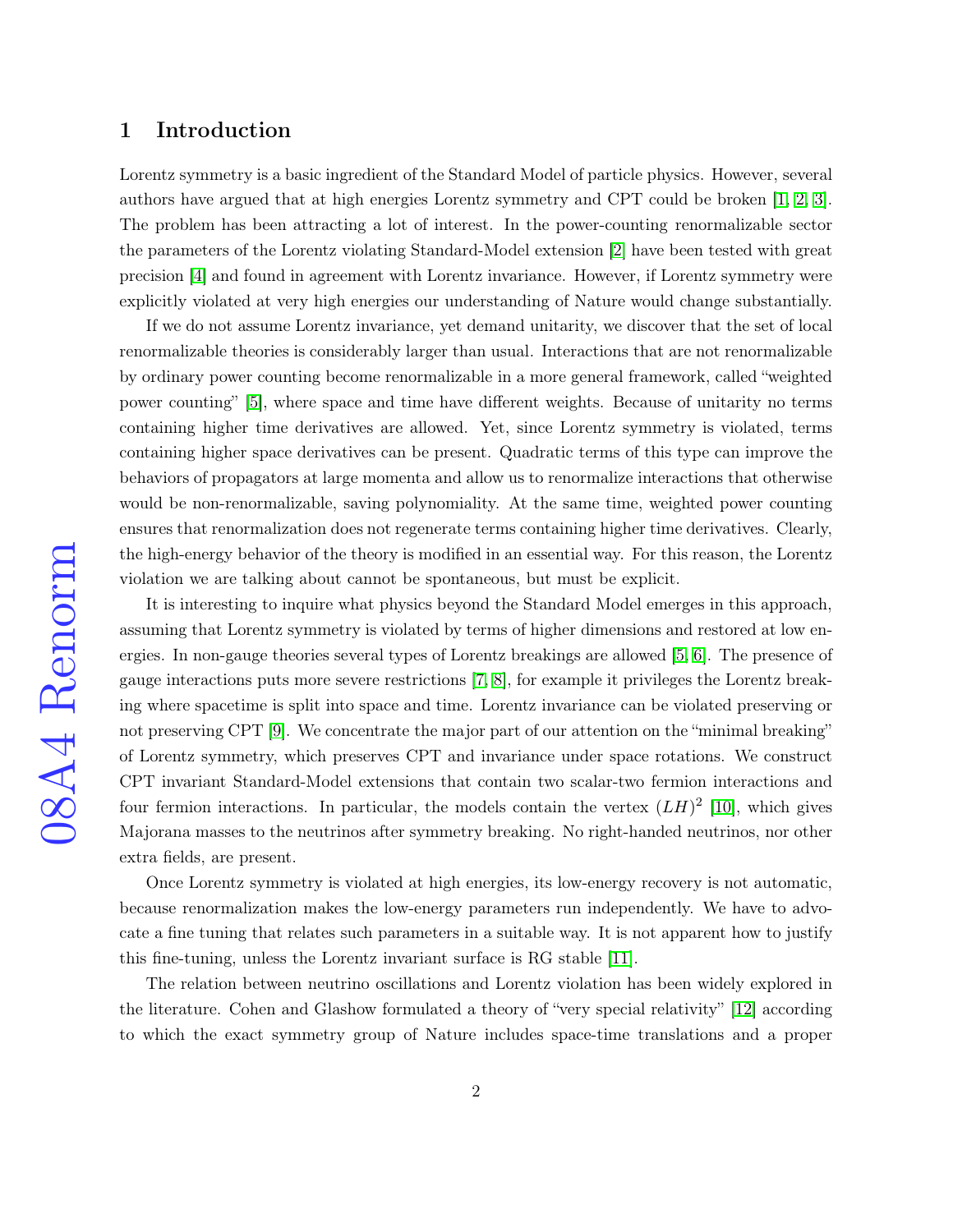subgroup of the Lorentz group. In this framework, they proposed a Lorentz-violating origin for lepton-number conserving neutrino masses [\[13\]](#page-23-9), without need for right-handed neutrinos. In the Cohen-Glashow approach the neutrinoless double beta decay is forbidden. Kostelecký and Mewes [\[14\]](#page-24-0) proposed that the observed data about neutrino oscillations be explained by Lorentz and CPT violations rather than mass differences. They studied the neutrino behavior in the framework of the minimal Standard-Model extension of Colladay and Kostelecký [\[2\]](#page-22-1) without neutrino masses. Their investigation was extended by Katori, Kostelecký and Tayloe [\[15\]](#page-24-1), who showed that when the neutrino mass terms are included more data about neutrino oscillations can be accommodated. Another mechanism to explain neutrino oscillations without neutrino masses, due to Klinkhamer, is based on a Fermi-point-splitting method, suggested by an analogy with condensed-matter physics [\[16\]](#page-24-2).

In this paper our main concern is to show that the violation of Lorentz symmetry allows us to extend the Standard Model to include two scalar-two fermion vertices, as well as four fermion vertices, in a renormalizable way, and that to achieve this goal it is not necessary to violate CPT. Closure under renormalization requires that several other vertices and quadratic terms be present. The model predicts a departure from the Standard Model starting from energies of the order of  $\sim 10^{14}$ GeV and a completely new kind of UV behavior. Further work is necessary to search for experimentally detectable effects.

The paper is organized as follows. In section 2 we review the weighted power counting. In section 3 we classify the Lorentz violating extensions of the Standard Model, focusing on the CPT invariant solutions that contain two scalar-two fermion vertices and four fermion vertices. In section 4 we write the simplest model with such features in detail. In section 5 we prove that the gauge anomalies of our extended model coincide with those of the Standard Model, therefore they cancel out to all orders. Our analysis provides also an alternative, general proof of the Adler-Bardeen theorem [\[17,](#page-24-3) [18\]](#page-24-4). Section 6 contains our conclusions. In the appendix we recall the form of the gauge-field propagator and the problem of spurious subdivergences.

## 2 Weighted power counting

The simplest framework to study Lorentz violations is to assume that the d-dimensional spacetime manifold  $M = \mathbb{R}^d$  is split into the product  $\hat{M} \times \bar{M}$  of two submanifolds, a  $\hat{d}$ -dimensional submanifold  $\hat{M} = \mathbb{R}^{\hat{d}}$ , containing time and possibly some space coordinates, and a  $\bar{d}$ -dimensional space submanifold  $\bar{M} = \mathbb{R}^{\bar{d}}$ , so that the d-dimensional Lorentz group  $O(1, d-1)$  is broken to a residual Lorentz group  $O(1, \hat{d}-1) \times O(\bar{d})$ . The formalism developed for the two-factor splitting of M can be generalized to treat the most general Lorentz violation. However, in ref.s [\[7,](#page-23-3) [8\]](#page-23-4) it is shown that the absence of certain spurious divergences in Feynman diagrams selects a two-factor split with  $\hat{d} = 1$ , which we are going to assume henceforth. This split is the physically most interesting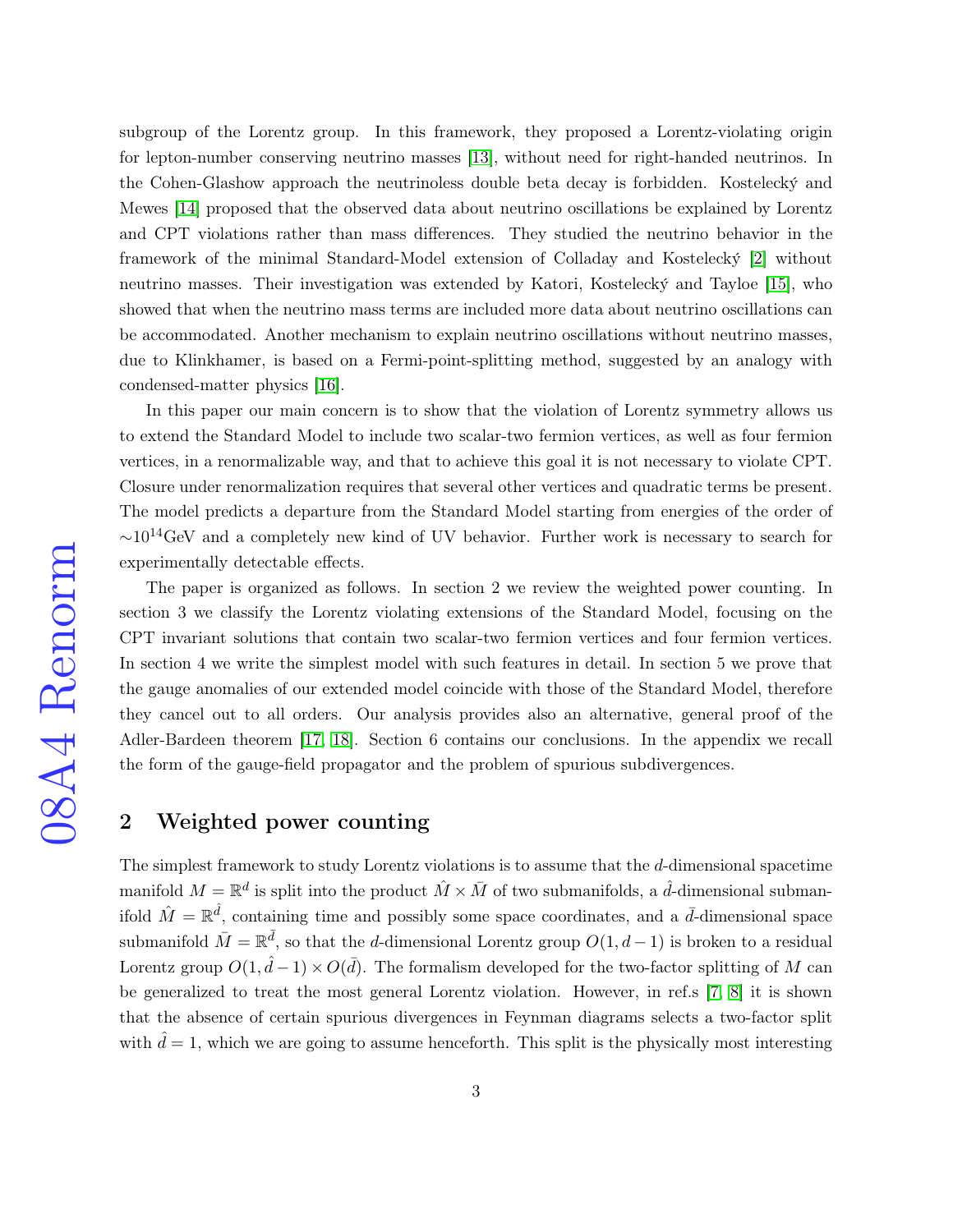one, since it states that at high energies there is no "spacetime", but just space and time. In this section we assume separate C, P and T invariances. We later relax these assumptions to study the Standard Model.

The partial derivative  $\partial$  is decomposed as  $(\hat{\partial}, \bar{\partial})$ , where  $\hat{\partial}$  and  $\bar{\partial}$  act on the subspaces  $\hat{M}$  and  $\overline{M}$ , respectively. Coordinates and momenta are decomposed similarly. Consider a scalar theory with quadratic (Euclidean) lagrangian

<span id="page-3-0"></span>
$$
\mathcal{L}_{\text{free}} = \frac{1}{2} (\hat{\partial} \varphi)^2 + \frac{1}{2\Lambda_L^{2n-2}} (\bar{\partial}^n \varphi)^2, \tag{2.1}
$$

where  $\Lambda_L$  is an energy scale and n is an integer  $> 1$ . The theory [\(2.1\)](#page-3-0) is invariant under the weighted rescaling

$$
\hat{x} \to \hat{x} e^{-\Omega}, \qquad \bar{x} \to \bar{x} e^{-\Omega/n}, \qquad \varphi \to \varphi e^{\Omega(\mathrm{d}/2 - 1)}, \tag{2.2}
$$

where  $\bar{d} = \hat{d} + \bar{d}/n$  is called "weighted dimension". Note that  $\Lambda_L$  is not rescaled.

The interacting theory is defined as a perturbative expansion around [\(2.1\)](#page-3-0). For the purposes of renormalization, the masses and other quadratic terms can be treated perturbatively, since the counterterms depend polynomially on them. Denote the "weight" of an object  $\mathcal O$  by  $[\mathcal O]$  and assign weights to coordinates, momenta and fields as follows:

$$
[\hat{x}] = -1, \qquad [\bar{x}] = -\frac{1}{n}, \qquad [\hat{\partial}] = 1, \qquad [\bar{\partial}] = \frac{1}{n}, \qquad [\varphi] = \frac{\mathrm{d}}{2} - 1, \qquad [\psi] = \frac{\mathrm{d} - 1}{2}, \qquad (2.3)
$$

while  $\Lambda_L$  is weightless.

The vertices of weight đ are strictly renormalizable, those of weight smaller than đ superrenormalizable and those of weight greater than đ non-renormalizable. A theory is renormalizable if it contains no non-renormalizable vertices. This condition ensures also that the theory does not contain higher time derivatives, which guarantees perturbative unitarity.

Having decomposed the partial derivative  $\partial$  as  $(\hat{\partial}, \bar{\partial})$ , the gauge field has to be decomposed similarly. We write  $A = (\hat{A}, \bar{A})$ , so the covariant derivative reads

$$
D = (\hat{D}, \bar{D}) = (\hat{\partial} + g\hat{A}, \bar{\partial} + g\bar{A}). \tag{2.4}
$$

where  $g$  is the gauge coupling. Then, we have the weight assignments

<span id="page-3-1"></span>
$$
[g\hat{A}] = [\hat{\partial}] = 1,
$$
  $[g\bar{A}] = [\bar{\partial}] = \frac{1}{n}.$  (2.5)

The field strength is decomposed into

$$
\tilde{F}_{\mu\nu} \equiv F_{\hat{\mu}\bar{\nu}}, \qquad \bar{F}_{\mu\nu} = F_{\bar{\mu}\bar{\nu}}.
$$
\n(2.6)

while  $\hat{F}_{\mu\nu} = 0$  at  $\hat{d} = 1$ .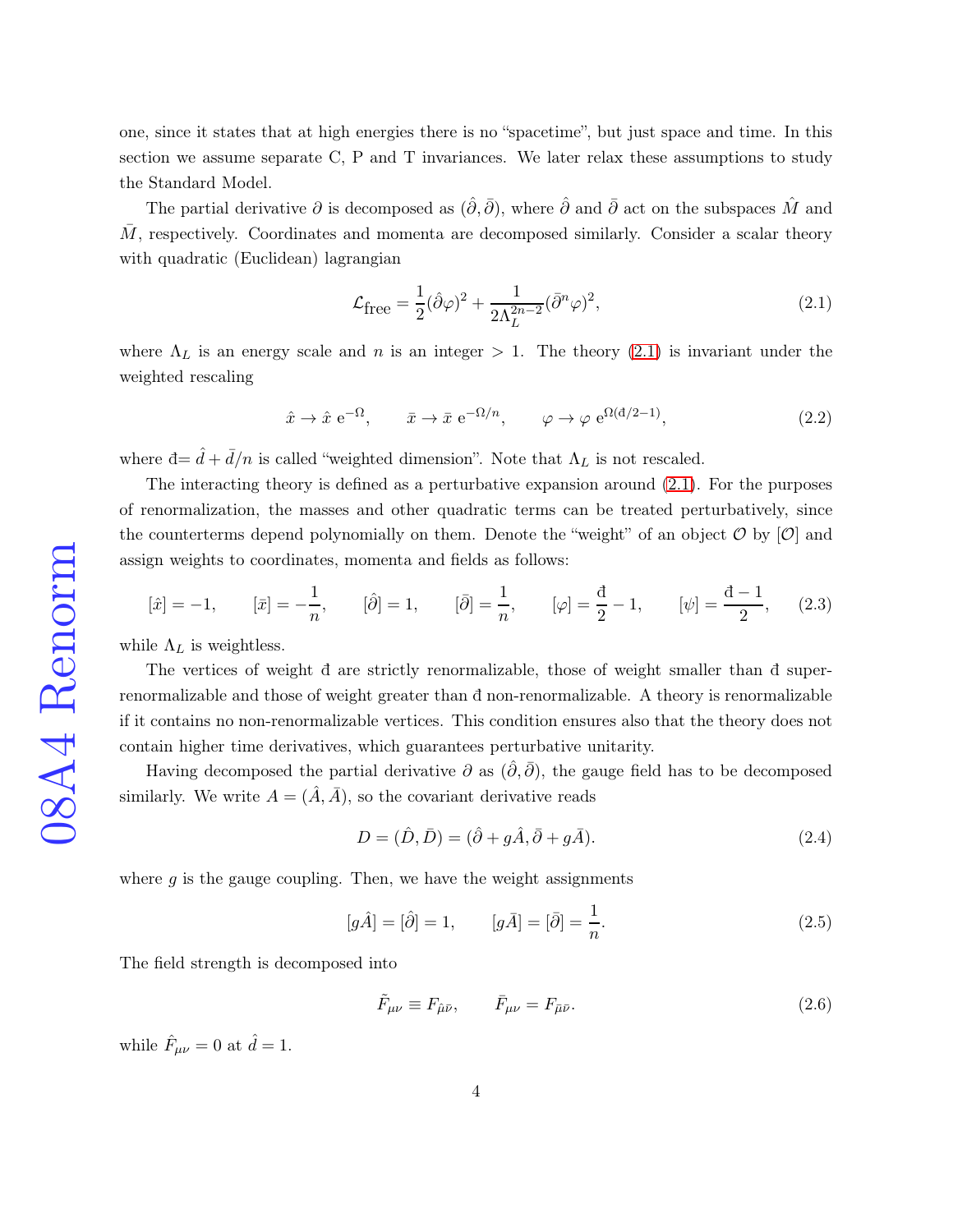The BRST symmetry [\[19\]](#page-24-5) is the same as usual,

$$
sA^a_\mu = D^{ab}_\mu C^b, \qquad sC^a = -\frac{g}{2} f^{abc} C^b C^c, \qquad s\bar{C}^a = B^a, \qquad sB^a = 0, \qquad s\psi^i = -gT^a_{ij}C^a \psi^j,
$$

etc. The simplest gauge-fixing is

$$
\mathcal{L}_{\text{gf}} = s\Psi, \qquad \Psi = \bar{C}^a \left( -\frac{\lambda}{2} B^a + \mathcal{G}^a \right), \qquad \mathcal{G}^a \equiv \hat{\partial} \cdot \hat{A}^a + \zeta (\bar{v}) \bar{\partial} \cdot \bar{A}^a \tag{2.7}
$$

where  $\lambda$  is a dimensionless, weightless constant,  $\bar{v} \equiv -\bar{\partial}^2/\Lambda_L^2$  and  $\zeta$  is a polynomial of degree  $n-1$ .

At  $\hat{d} = 1$  the field strength does not contain terms of the form  $\hat{\partial} \hat{A}$ , which however enter the gauge fixing. Once the Lagrange multiplier  $B^a$  is integrated out the gauge-fixed action contains  $(\hat{\partial}\hat{A})^2$ , which must have weight đ. Therefore, the weight of  $\hat{A}$  is  $d/2 - 1$ . Then, [\(2.5\)](#page-3-1) gives  $[g] = 2-\bar{\mathbf{d}}/2$ . From  $\tilde{F}$  we get  $[\bar{\partial}] + [\hat{A}] = [\hat{\partial}] + [\bar{A}],$  so we derive  $[\bar{A}]$ . In summary,

$$
[\hat{A}] = \frac{\mathrm{d}}{2} - 1, \qquad [\bar{A}] = \frac{\mathrm{d}}{2} - 2 + \frac{1}{n}, \qquad [\hat{F}] = \frac{\mathrm{d}}{2}, \qquad [\tilde{F}] = \frac{\mathrm{d}}{2} - 1 + \frac{1}{n}, \qquad [\bar{F}] = \frac{\mathrm{d}}{2} - 2 + \frac{2}{n}. \tag{2.8}
$$

The gauge-field action

<span id="page-4-0"></span>
$$
S_0 = \int d^d x \left( \mathcal{L}_Q + \mathcal{L}_I \right) \equiv S_Q + S_I,
$$
\n(2.9)

is the sum of two contributions: the quadratic terms  $S_Q$ , which are constructed with two field strengths and possibly covariant derivatives; the vertex terms  $S_I$ , which are constructed with at least three field strengths, and possibly covariant derivatives.

Up to total derivatives the form of the quadratic part  $\mathcal{L}_Q$  of the lagrangian reads (in the Euclidean framework) [\[7\]](#page-23-3)

$$
\mathcal{L}_Q = \frac{1}{4} \left\{ 2F_{\hat{\mu}\bar{\nu}} \eta(\bar{\Upsilon}) F_{\hat{\mu}\bar{\nu}} + F_{\bar{\mu}\bar{\nu}} \tau(\bar{\Upsilon}) F_{\bar{\mu}\bar{\nu}} + \frac{1}{\Lambda_L^2} (D_{\hat{\rho}} F_{\bar{\mu}\bar{\nu}}) \xi(\bar{\Upsilon}) (D_{\hat{\rho}} F_{\bar{\mu}\bar{\nu}}) \right\}.
$$
 (2.10)

Here  $\overline{\Upsilon} \equiv -\overline{D}^2/\Lambda_L^2$  and  $\eta$ ,  $\tau$  and  $\xi$  are polynomials of degrees  $n-1$ ,  $2n-2$  and  $n-2$ , respectively. Finally, the gauge-fixed action reads

$$
S = \int d^d x \left( \mathcal{L}_Q + \mathcal{L}_I + \mathcal{L}_{\text{gf}} \right) \equiv S_0 + S_{\text{gf}}.
$$
 (2.11)

In the appendix we recall the form of the gauge-field propagator and the origin and disappearance of spurious subdivergences. The two physical degrees of freedom have the dispersion relation

<span id="page-4-1"></span>
$$
E = \sqrt{\bar{k}^2 \frac{\tau(\bar{k}^2/\Lambda_L^2)}{\tilde{\eta}(\bar{k}^2/\Lambda_L^2)}},\tag{2.12}
$$

where  $\tilde{\eta} = \eta + \xi \bar{k}^2 / \Lambda_L^2$ .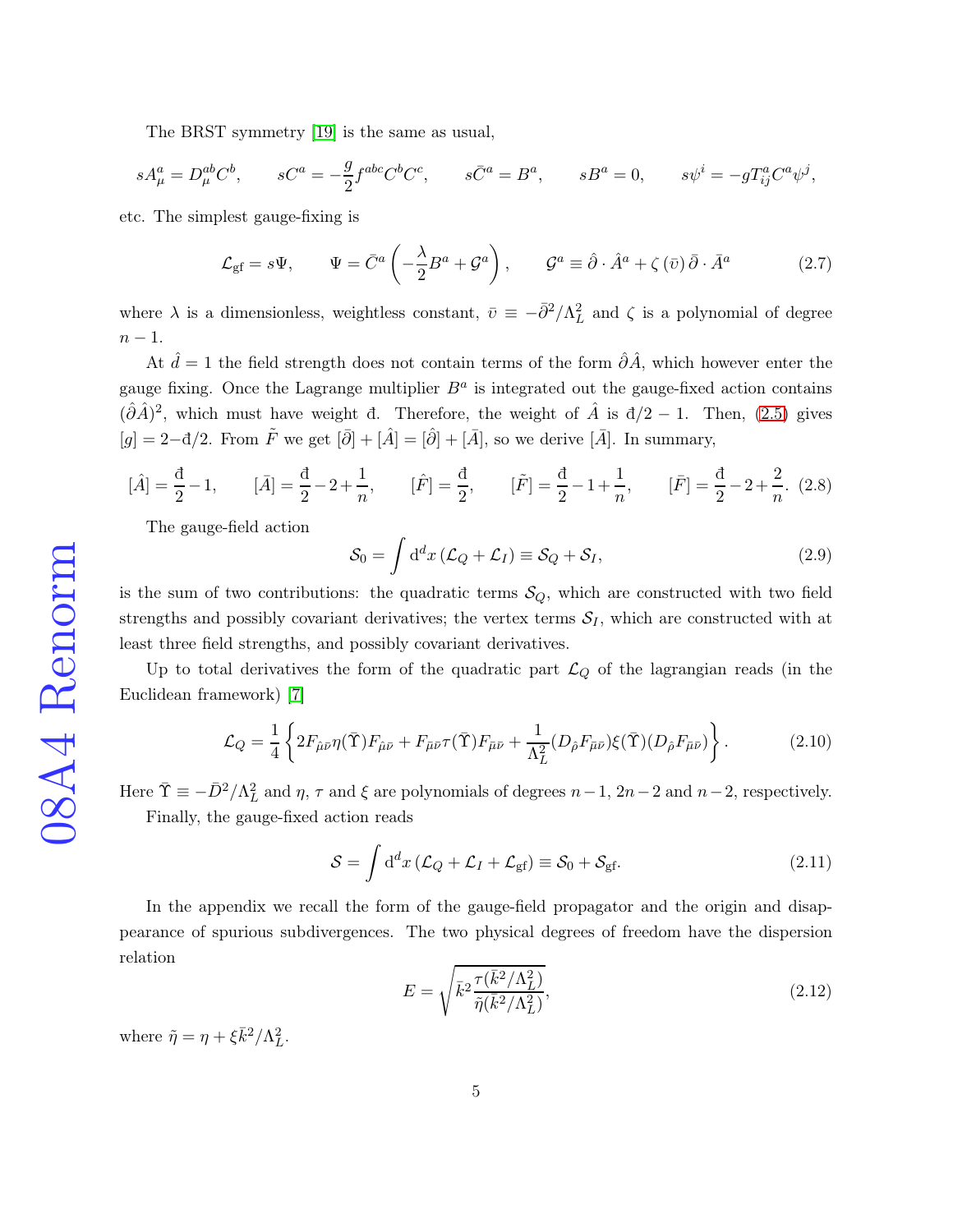The renormalizability requirement can be refined to single out the super-renormalizable theories. Observe that the gauge coupling is always super-renormalizable in four dimensions, for  $n > 1$ . Introduce a coupling  $\bar{g}$  of non-negative weight  $\kappa$  and demand that every vertex with, say, N legs be multiplied by  $\lambda_c \bar{g}^{N-2}$ , and that the weight of  $\lambda_c$  be non-negative. It is easy to see that the counterterms generated by such vertices are multiplied by coefficients that have the same structure, so no new counterterms are turned on by renormalization and the theory is renormalizable.

The requirement can be further refined allowing different fields to have different  $\bar{g}$ 's. For example, call  $\bar{g}_i$ ,  $i = 1, 2, 3$ , the ones of vectors, fermions and scalars, respectively. The most general lagrangian has the weight structure [\[8\]](#page-23-4)

<span id="page-5-0"></span>
$$
\mathcal{L} = \frac{1}{\bar{\alpha}_1} \mathcal{L}_1(\bar{g}_1 A) + \frac{1}{\bar{\alpha}_2} \mathcal{L}_2(\bar{g}_2 \psi) + \frac{1}{\bar{\alpha}_3} \mathcal{L}_3(\bar{g}_3 \varphi) + \frac{1}{\bar{a}_3} \mathcal{L}_{12}(\bar{g}_1 A, \bar{g}_2 \psi) \n+ \frac{1}{\bar{\alpha}_2} \mathcal{L}_{13}(\bar{g}_1 A, \bar{g}_3 \varphi) + \frac{1}{\bar{\alpha}_1} \mathcal{L}_{23}(\bar{g}_2 \psi, \bar{g}_3 \varphi) + \frac{1}{\bar{\alpha}} \mathcal{L}_{123}(\bar{g}_1 A, \bar{g}_2 \psi, \bar{g}_3 \varphi).
$$
\n(2.13)

Here  $\bar{\gamma}_k$ ,  $k = 1, 2, 3$ , denote the couplings of minimum weight between  $\bar{g}_i$  and  $\bar{g}_j$ , where  $k \neq i, j$ . Instead,  $\bar{g}$  is the coupling of minimum weight among the  $\bar{g}_i$ 's. We have defined  $\bar{\alpha}_i = \bar{g}_i^2$ ,  $\bar{a}_i = \bar{\gamma}_i^2$ . In A we have collectively included also ghosts and antighosts. Every other parameter  $\lambda$  contained in [\(2.13\)](#page-5-0) must have a non-negative weight. The  $\bar{g}_i$ -factors appearing in formula (2.13) are mere tools to keep track of the weight structure. For example, instead of  $\bar{g}_2\psi$  we can have any  $\bar{g}_i\psi$ , as long as  $[\bar{g}_i] \geq [\bar{g}_2]$ . Similarly, the denominators  $1/\bar{\alpha}_i$ ,  $1/\bar{a}_i$  and  $1/\bar{\alpha}$  are devices that lower the weights of appropriate amounts.

The one-loop counterterms generated by [\(2.13\)](#page-5-0) have the weight structure

<span id="page-5-1"></span>
$$
\Delta_1 \mathcal{L}(\bar{g}_1 A, \bar{g}_2 \psi, \bar{g}_3 \varphi), \tag{2.14}
$$

while at L loops there is an additional factor of  $\bar{\alpha}^{L-1}$ . A simplified version of the theory can be obtained dropping vertices and quadratic terms of [\(2.13\)](#page-5-0) that are not contained in [\(2.14\)](#page-5-1), because renormalization is unable to generate them back. Of course, the quadratic terms that are crucial for the behaviors of propagators, and the vertices related to them by covariantization, must be kept in any case.

Every  $\mathcal L$  on the right-hand side of [\(2.13\)](#page-5-0) must be polynomial in the fields and parameters, which happens if

<span id="page-5-2"></span>
$$
4 - \frac{4}{n} - 2\kappa_1 < \mathbf{d}, \qquad 1 - 2\kappa_2 < \mathbf{d}, \qquad 2 - 2\kappa_3 < \mathbf{d}.\tag{2.15}
$$

having written  $[\bar{g}_i] = \kappa_i \geq 0$ . Compatibility with the covariant structure demands

$$
[g] \geq [\bar{g}_1], \qquad [g\bar{g}_1] \geq [\bar{g}_2^2], \qquad [g\bar{g}_1] \geq [\bar{g}_3^2],
$$
 (2.16)

namely

<span id="page-5-3"></span>
$$
\kappa_1 \le 2 - \frac{d}{2}, \qquad \kappa_{2,3} \le 1 + \frac{\kappa_1}{2} - \frac{d}{4}.\tag{2.17}
$$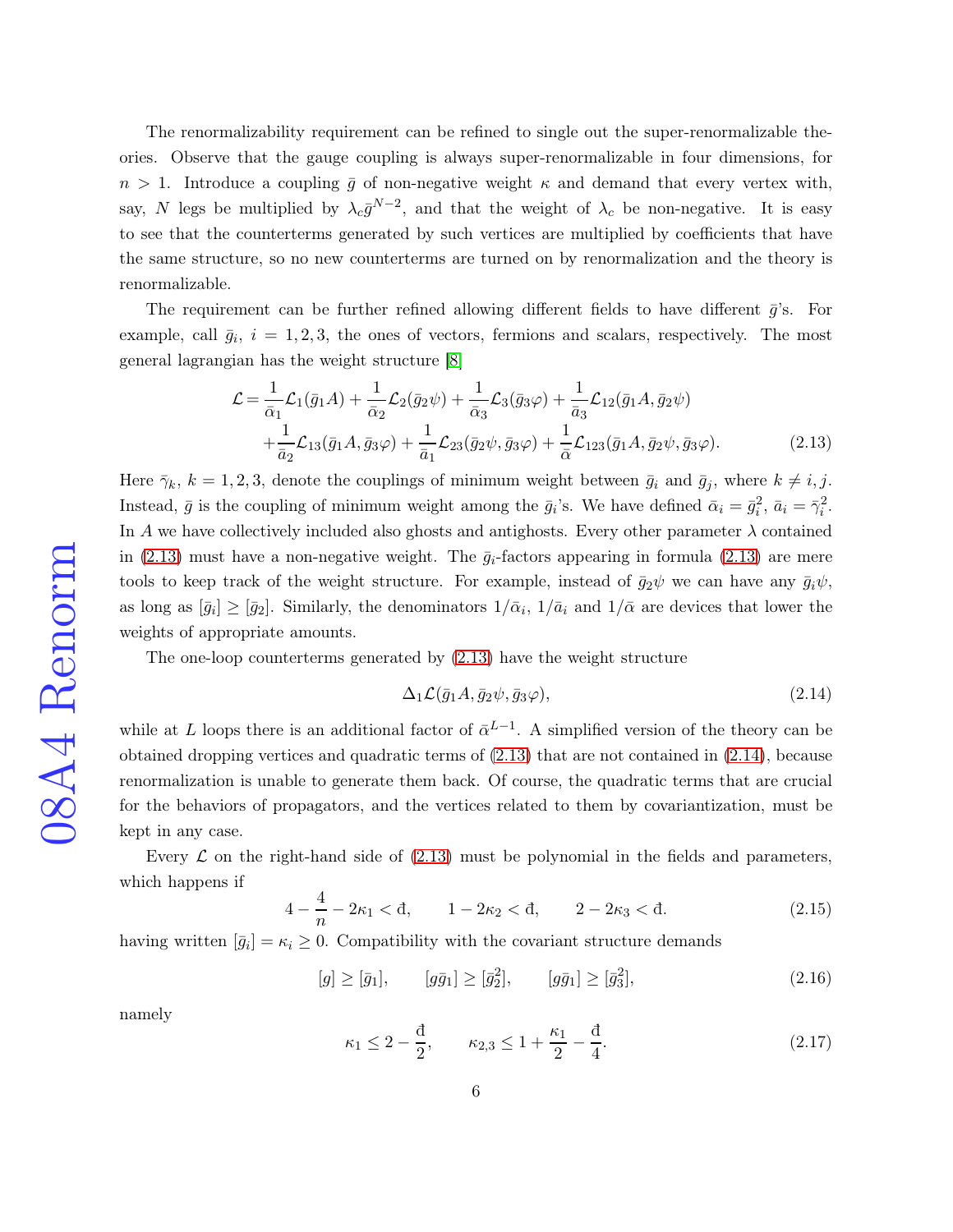Moreover, we must have  $d \geq 4$  to ensure the absence of IR divergences in Feynman diagrams, and  $d = 1$ ,  $d = even$ ,  $n = odd$ , together with some extra restrictions [\[8\]](#page-23-4), to ensure the absence of spurious subdivergences. The set of extra restrictions we are interested in is

<span id="page-6-1"></span>
$$
d \le 2
$$
,  $\kappa_1 > 2 - \frac{1}{n} - \frac{d}{2}$ ,  $\kappa_2 \ge 1 - \frac{d}{2}$ . (2.18)

The absence of spurious subdivergences ensures the locality of counterterms.

Finally, the time-derivative structure of the theory is under control [\[8\]](#page-23-4). No terms with more than two time derivatives are allowed by weighted power counting.

#### 3 Lorentz violating extensions of the Standard Model

In this section we search for Lorentz violating renormalizable extensions of the Standard Model. In particular, we investigate the existence of "more economic" alternatives to it. Three interesting problems come to mind: i) give masses to the gauge bosons without Higgs fields; ii) give masses to the left-handed neutrinos without introducing right-handed neutrinos or other extra fields, and without violating CPT; *iii*) include proton decay. Option *i*) is not viable, because the Proca versions of our theories do not have well-behaved propagators at infinity  $[7]$ . Instead, options ii) and *iii*) are allowed, together with other types of Lorentz violating extensions.

Since the Standard Model violates parity and time reversal (assuming that CPT is exact) we must start from the proper, orthochronous Lorentz group  $SO_{+}(1,3)$ . The minimal Lorentz breaking preserves full invariance under rotations and CPT. In four dimensions we have

<span id="page-6-0"></span>
$$
d = 1 + \frac{3}{n}.\t(3.1)
$$

Inserting  $(3.1)$  in  $(2.15)$ ,  $(2.17)$  and  $(2.18)$  we get

<span id="page-6-2"></span>
$$
n = \text{odd} \ge 3, \qquad \frac{3}{2} - \frac{5}{2n} < \kappa_1 \le \frac{3}{2} - \frac{3}{2n}, \qquad \frac{1}{2} - \frac{3}{2n} \le \kappa_2, \\
\frac{1}{2} - \frac{3}{2n} < \kappa_3, \qquad \kappa_{2,3} \le \frac{3}{4} - \frac{3}{4n} + \frac{\kappa_1}{2}.\n\tag{3.2}
$$

Solutions exist for every odd n. The simplest models are those that have the smallest values of  $n$ and the largest values of  $\kappa_{1,2,3}$ .

A two scalar-two fermion vertex, which has the form  $(\bar{g}_2^2 \bar{g}_3^2 / \bar{a}_1) \varphi^2 \overline{\psi} \psi$ , is renormalizable if its weight is not greater than đ, namely if

<span id="page-6-3"></span>
$$
\kappa_{2,3} \le 1 - \frac{3}{2n}.\tag{3.3}
$$

A four fermion vertex is renormalizable if

<span id="page-6-4"></span>
$$
\kappa_2 \le \frac{1}{2} - \frac{3}{2n}.\tag{3.4}
$$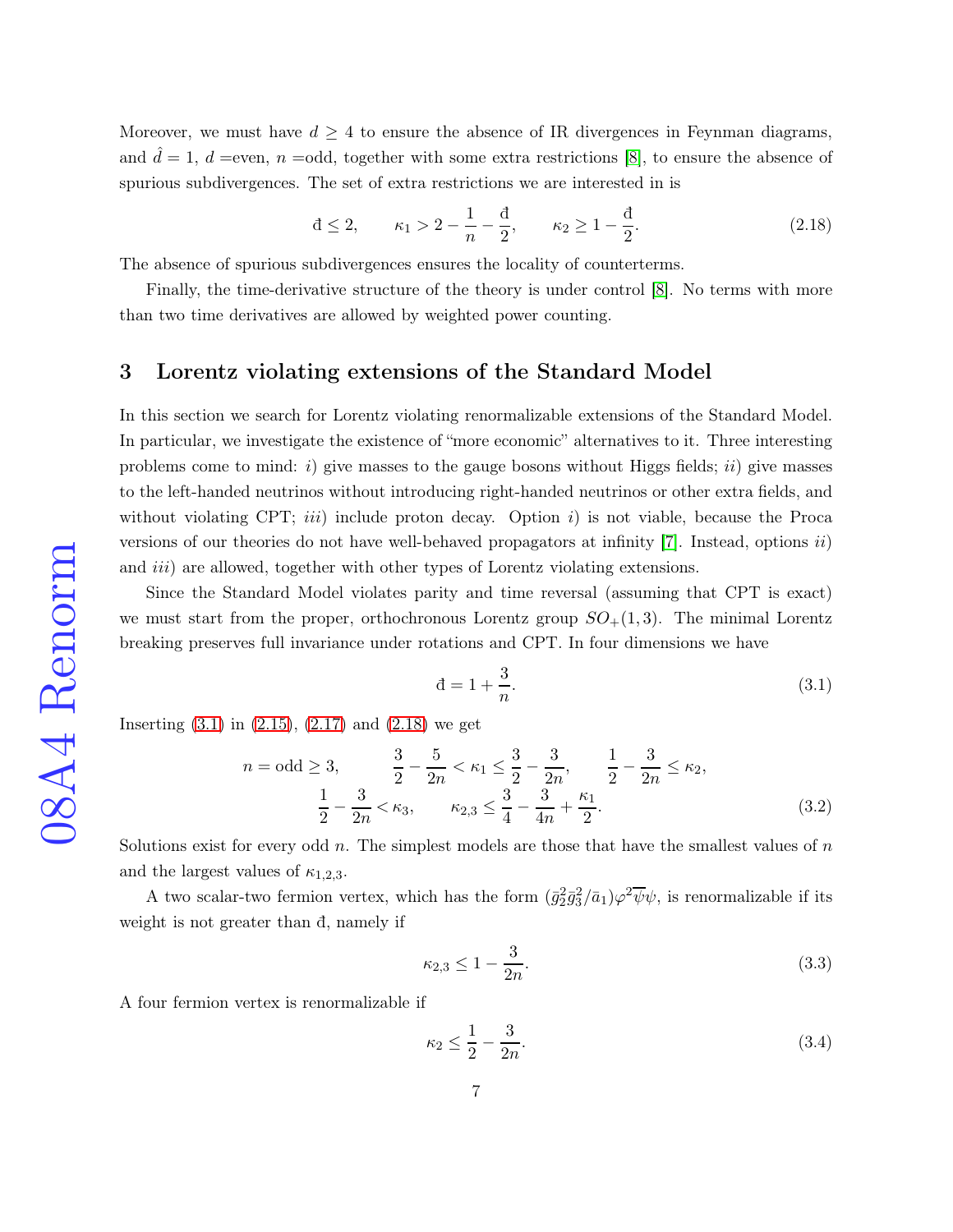Combining  $(3.2)$ ,  $(3.3)$  and  $(3.4)$  we get

<span id="page-7-2"></span>
$$
n = \text{odd } \ge 3
$$
,  $\frac{3}{2} - \frac{5}{2n} < \kappa_1 \le \frac{3}{2} - \frac{3}{2n}$ ,  $\kappa_2 = \frac{1}{2} - \frac{3}{2n}$ ,  $\frac{1}{2} - \frac{3}{2n} < \kappa_3 \le 1 - \frac{3}{2n}$ . (3.5)

Again, solutions exist for every odd  $n \geq 3$ .

Consider options  $ii)$  and  $iii)$ . Candidate neutrino mass terms such as

<span id="page-7-3"></span>
$$
a^{\mu}\bar{\psi}_L\gamma_{\mu}\psi_L, \qquad \psi_L^{\alpha}M_{\alpha\beta}\psi_L^{\beta} + \text{h.c.}, \qquad (3.6)
$$

where  $a^{\mu}$  is a constant vector,  $\alpha, \beta$  are Lorentz indices and  $M_{\alpha\beta}$  is a constant matrix, violate either CPT, or hermiticity, or hypercharge conservation. The hypercharge of  $\psi_L^{\alpha} \psi_L^{\beta}$  $L<sup>p</sup>$  can be compensated by two Higgs fields. It is well-known that the unique vertex with two Higgses and two leptons is [\[10\]](#page-23-6)

<span id="page-7-0"></span>
$$
(LH)^2 \equiv \sum_{a,b=1}^3 Y_{ab} \varepsilon_{ij} L_i^{\alpha a} H_j \varepsilon_{\alpha \beta} \varepsilon_{kl} L_k^{\beta b} H_l + \text{h.c.},\tag{3.7}
$$

where  $H_i$  denotes the complex Higgs doublet and  $L_i^a = (\nu_L^a, \ell_L^a)$  is the lepton doublet. The indices a and b label the generations and  $Y_{ab}$  are constants.

The vertex [\(3.7\)](#page-7-0) gives Majorana masses to the neutrinos after symmetry breaking, but is not renormalizable by ordinary power counting. Normally, it is introduced with the minimal seesaw mechanism [\[20\]](#page-24-6) as an effective vertex obtained integrating out right-handed neutrinos  $\nu_R$ with large Majorana masses, Yukawa-coupled to  $L$  and  $H$ . Alternative seesaw mechanisms [\[21\]](#page-24-7) postulate the existence of intermediate fermionic or scalar  $SU(2)_L$  triplets. Instead, here we are interested in Lorentz violating models that contain the vertex [\(3.7\)](#page-7-0) at the fundamental level.

We know that  $n$  must be odd. Another reason why even  $n$ 's are excluded is CPT invariance. Indeed, if n is even,  $n = 2k$ , no fermionic quadratic term  $\sim \bar{L}\bar{\partial}^{2k}L$ , which is crucial for renormalizability, is allowed. Even if Lorentz invariance is maximally violated,  $SU(2) \times U(1)$  invariant quadratic terms such as

$$
b^{\mu} \bar{L} \gamma_{\mu} \bar{\partial}^{2k} L \tag{3.8}
$$

are forbidden by CPT invariance or hermiticity.

The simplest choice is  $n = 3$ . Then  $d = 2$  and  $(3.2)$  and  $(3.3)$  become

$$
\frac{2}{3} < \kappa_1 \le 1, \qquad 0 \le \kappa_2 \le \frac{1}{2}, \qquad 0 < \kappa_3 \le \frac{1}{2}.\tag{3.9}
$$

On the other hand, [\(3.4\)](#page-6-4) tells us that a four fermion vertex is renormalizable only if

$$
\kappa_2 = 0.\t\t(3.10)
$$

The simplest choices for option  $ii$ ) are

<span id="page-7-1"></span>
$$
d = 2
$$
  $n = 3$ ,  $\kappa_1 = 1$ ,  $\kappa_2 = \kappa_3 = \frac{1}{2}$ . (3.11)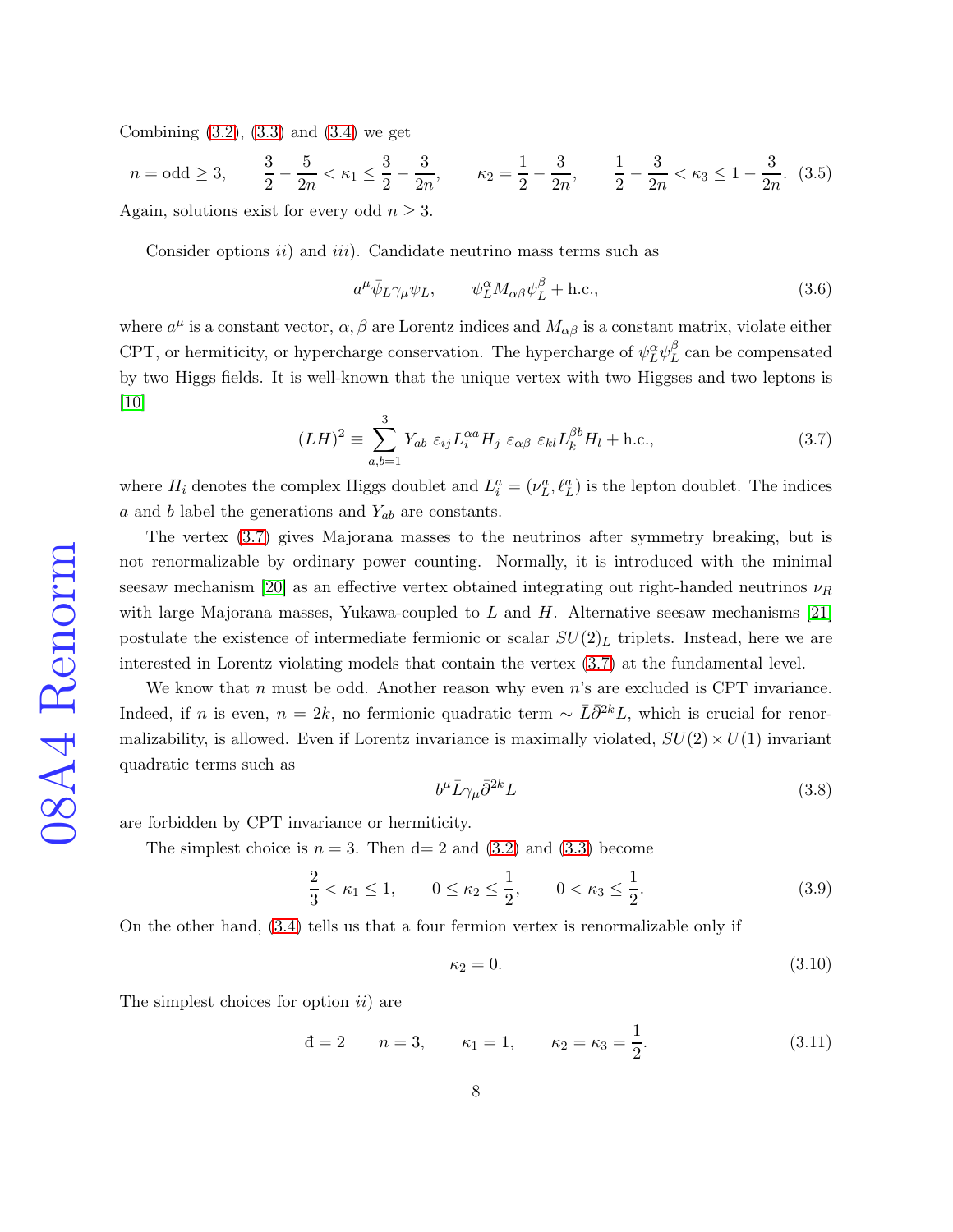The simplest choices for option *iii*) are

<span id="page-8-0"></span>
$$
d = 2,
$$
  $n = 3,$   $\kappa_1 = 1,$   $\kappa_2 = 0,$   $\kappa_3 = \frac{1}{2}.$  (3.12)

The solution [\(3.11\)](#page-7-1) can be obtained from [\(3.12\)](#page-8-0) switching some vertices off. Observe that  $\bar{g}_1 = g$ in both cases.

In the remainder of this section we describe the structure of such solutions. First we focus on the terms that do not contain the tensor  $\varepsilon_{\bar{n}\bar{\nu}\bar{\rho}}$ .

The quadratic part of the lagrangian is the sum of  $S_0$  [\(2.9\)](#page-4-0) for the gauge fields, plus

$$
\mathcal{L}_{\text{kin }H\psi} = \bar{\psi}_L(\hat{p} + P_1(\bar{\Upsilon})\bar{p})\psi_L + \bar{\psi}_R(\hat{p} + P'_1(\bar{\Upsilon})\bar{p})\psi_R + |\hat{D}H|^2 + H^{\dagger}P_3(\bar{\Upsilon})H,
$$

for the fermions and Higgs field  $H$ , where the  $P_i$ 's are polynomials of degree i. The vertices have the form

<span id="page-8-1"></span>
$$
\frac{\bar{g}_1^{q+r}\bar{g}_2^{2s}\bar{g}_3^t}{\bar{g}'^2}\hat{D}^k\bar{D}^m\tilde{F}^q\bar{F}^r\psi^{2s}H^t,\tag{3.13}
$$

where  $\bar{g}'$  is the  $\bar{g}$  of minimum weight among those appearing in the vertex, and  $H^t$  includes both powers of H and  $H^{\dagger}$ . The weight of [\(3.13\)](#page-8-1) must not be larger than đ. We find

$$
k + \frac{m + 4q + 2r}{3} + s(1 + 2\kappa_2) + \frac{t}{2} \le 2 + 2\kappa',\tag{3.14}
$$

where  $\kappa' = 1$  if  $s = t = 0, \, \kappa' \leq 1/2$  otherwise.

Let us start from the pure gauge sector. We find  $3k+m+4q+2r \leq 12$ . By CPT and rotational invariance, k and q must have the same parity. We have only  $k = 2$ ,  $q = 0$ , or  $k = q = 1$ , or  $k = 0, q \leq 2$ , which gives the vertices

$$
\begin{aligned} &g\hat{D}^2\bar{F}^3, \qquad &g\hat{D}\bar{D}\tilde{F}\bar{F}^2, \qquad &g\bar{D}^2\tilde{F}^2\bar{F}, \qquad &g^2\tilde{F}^2\bar{F}^2,\\ &g\bar{D}^6\bar{F}^3, \qquad &g^2\bar{D}^4\bar{F}^4, \qquad &g^3\bar{D}^2\bar{F}^5, \qquad &g^4\bar{F}^6. \end{aligned}
$$

Here and in the formulas below we list only the vertices with the largest numbers of legs and derivatives.

Next, consider the sector containing scalar fields, but no fermions. The maximum number of scalar legs is 6. We have the vertices

$$
\bar{g}^4 H^6, \qquad \bar{g}^2 \bar{D}^2 H^4, \qquad \bar{g} g^2 \bar{F}^2 H^3, \qquad \bar{g} g \bar{D}^2 \bar{F} H^3, \qquad \bar{g} \bar{D}^4 H^3, \qquad g^3 \bar{F}^3 H^2,
$$
  

$$
g^2 \bar{D}^2 \bar{F}^2 H^2, \qquad g \bar{D}^4 \bar{F} H^2,
$$

where  $\bar{g} \equiv \bar{g}_3$ .

Four fermion terms exist only for  $\kappa_2 = 0$ , as already mentioned, and must have  $k = m = q =$  $r = 0$ , so their form is simply

 $\bar{g}_2^2 \bar{\psi} \psi \bar{\psi} \psi.$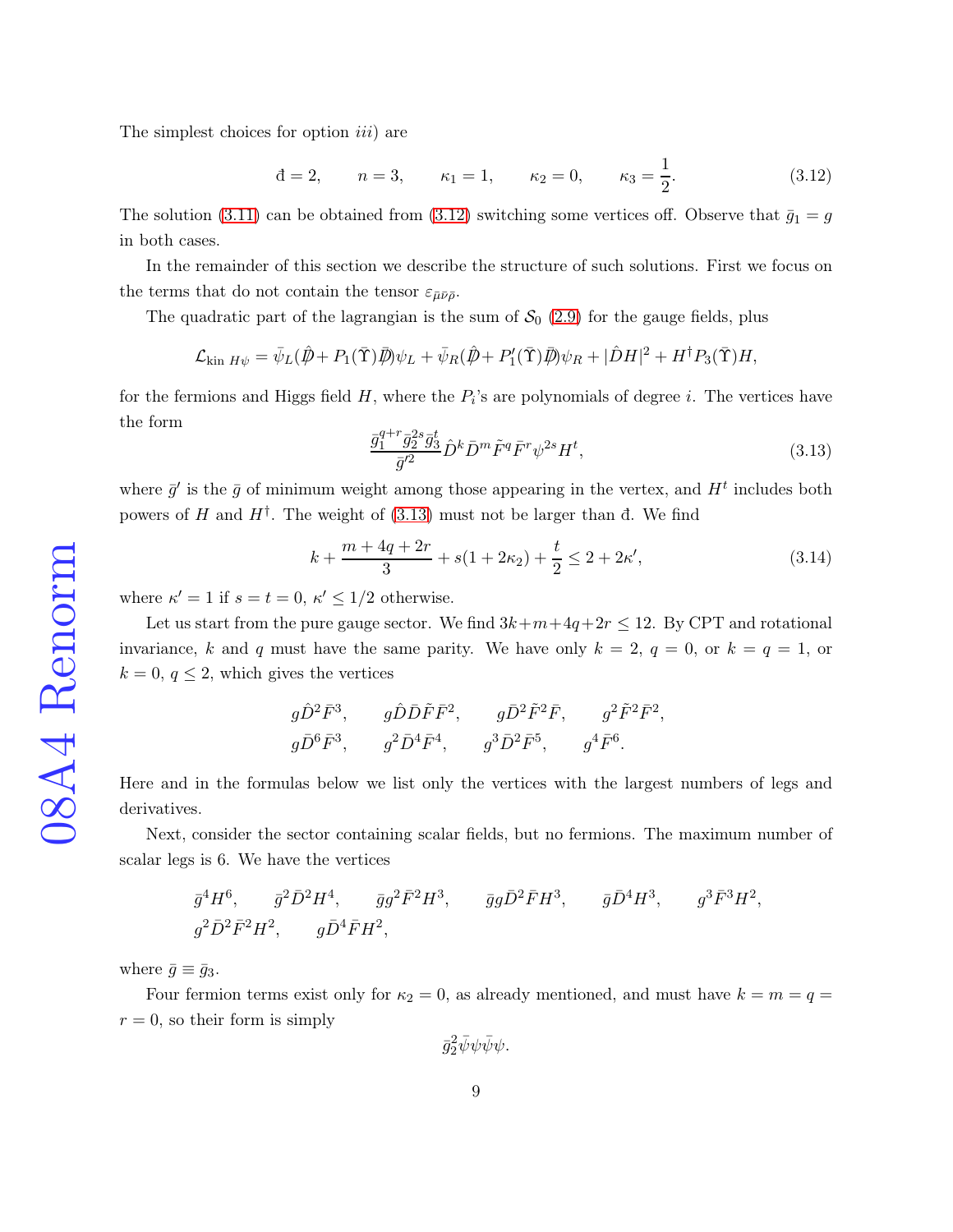These are the only strictly-renormalizable vertices contained in our model. Switching them off turns solution [\(3.12\)](#page-8-0) into solution [\(3.11\)](#page-7-1).

The vertices containing two fermions are

$$
\bar{g}^2 H^2 \bar{\psi} \psi, \qquad \bar{g} \bar{D} H \bar{\psi} \psi, \qquad g \bar{D} \bar{F} \bar{\psi} \psi.
$$

Now we consider the CPT invariant terms that do contain the tensor  $\bar{\varepsilon} \equiv \varepsilon_{\bar{\mu}\bar{\nu}\bar{\rho}}$ , which have not been studied in ref.s [\[7,](#page-23-3) [8\]](#page-23-4). Since  $\bar{\varepsilon}$  can be converted into  $\gamma$  matrices, the terms containing fermions have already been covered, so we can study objects of the form

$$
\frac{\bar{g}_1^{q+r}\bar{g}_3^t}{\bar{g}'^2}\bar{\varepsilon}\hat{D}^k\bar{D}^m\tilde{F}^q\bar{F}^rH^t,
$$

where  $k + q$  and  $m + q$  must be odd, by CPT and rotational invariance. Proceeding as before, we find

<span id="page-9-0"></span>
$$
\begin{aligned}\n\bar{\varepsilon}\hat{D}^2\tilde{F}\bar{F}, &\qquad \bar{\varepsilon}\hat{D}\bar{D}\tilde{F}^2, &\qquad g\bar{\varepsilon}\tilde{F}^3, &\qquad \bar{\varepsilon}\hat{D}\bar{D}^5\bar{F}^2, &\qquad \bar{\varepsilon}\bar{D}^6\tilde{F}\bar{F},\\
g\bar{\varepsilon}\hat{D}\bar{D}^3\bar{F}^3, &\qquad g\bar{\varepsilon}\bar{D}^4\tilde{F}\bar{F}^2, &\qquad g\bar{\varepsilon}\hat{D}\bar{D}\bar{F}H^2, &\qquad g\bar{\varepsilon}\bar{D}^2\tilde{F}H^2,\\
g^2\bar{\varepsilon}\hat{D}\bar{D}\bar{F}^4, &\qquad g^2\bar{\varepsilon}\bar{D}^2\tilde{F}\bar{F}^3, &\qquad g^2\bar{\varepsilon}\bar{F}\bar{F}H^2, &\qquad g^2\bar{\varepsilon}\bar{D}\tilde{F}\bar{F}H,\\
g^3\bar{\varepsilon}\tilde{F}\bar{F}^4, &\qquad \frac{g}{\bar{g}}\bar{\varepsilon}\hat{D}\bar{D}\bar{F}H.\n\end{aligned} \tag{3.15}
$$

The first two terms of this list are proportional to each other, which can be proved using the Bianchi identities. In spite of its appearance, the first term, which can be written as

$$
\varepsilon_{\mu\nu\rho\sigma} F_{\mu\nu} \hat{D}^2 F_{\rho\sigma},
$$

does not contain higher time derivatives, since

$$
\varepsilon_{\bar{\mu}\bar{\nu}\bar{\rho}}\hat{\partial}A^a_{\bar{\mu}}\hat{\partial}^2 F^a_{\bar{\nu}\bar{\rho}} = g\varepsilon_{\bar{\mu}\bar{\nu}\bar{\rho}}f^{abc}\hat{\partial}A^a_{\bar{\mu}}\hat{\partial}A^b_{\bar{\nu}}\hat{\partial}A^c_{\bar{\rho}} + \text{ total derivatives.}
$$

It is also easy to see that no term of the list [\(3.15\)](#page-9-0) affects the propagators.

The remaining vertices are obtained from the ones listed so far, suppressing some fields or derivatives, or replacing a fermion with its conjugate (and then adding the Hermitian conjugate). Finally, we must impose invariance under  $SU(3) \times SU(2) \times U(1)$  (see next section).

The terms  $\bar{\varepsilon}\hat{D}^2\tilde{F}\bar{F}$ ,  $\bar{\varepsilon}\hat{D}\bar{D}\tilde{F}^2$  and  $g\bar{\varepsilon}\tilde{F}^3$  of [\(3.15\)](#page-9-0) are particular, because they have three  $\hat{\partial}$ 's, one too much to fit into the proof given in [\[8\]](#page-23-4) about the absence of spurious subdivergences. Fortunately, they can consistently be dropped, because [\(2.14\)](#page-5-1) ensures that they are not generated back by renormalization.

Dropping all vertices and quadratic terms that renormalization cannot generate back we obtain a simplified model. Of course, we cannot drop the quadratic terms that control the ultraviolet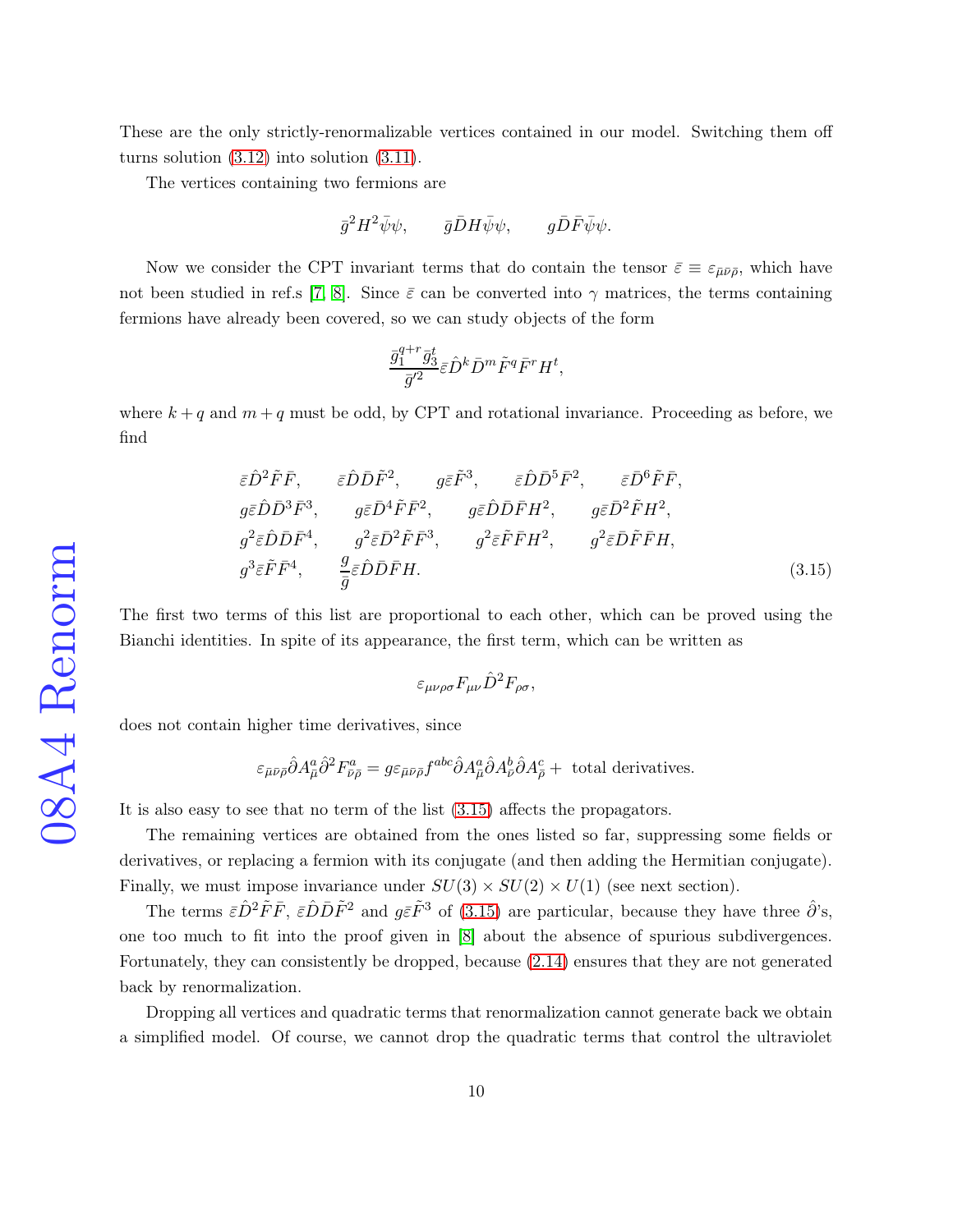behavior of propagators and the vertices related to them by covariantization. According to [\(2.14\)](#page-5-1) renormalization potentially generates back only terms of the form

$$
\bar{g}_1^{q+r} \bar{g}_2^{2s} \bar{g}_3^t \hat{D}^k \bar{D}^m \tilde{F}^q \bar{F}^r \psi^{2s} H^t,
$$

which make a much shorter list, precisely the fermionic quadratic terms and

$$
g^2 \bar{\varepsilon} \tilde{F} \bar{F}, \qquad \bar{g}^2 H^2 \bar{\psi} \psi, \qquad (\bar{\psi} \psi)^2, \qquad \bar{g} \bar{D} H \bar{\psi} \psi, \qquad g \bar{D} \bar{F} \bar{\psi} \psi, \bar{g}^2 H \bar{D}^2 H, \qquad \bar{g}^4 H^4, \qquad g^2 \bar{g} \bar{F}^2 H, \qquad g^2 \bar{F} \bar{D}^2 \bar{F}, \qquad g^3 \bar{F}^3
$$
\n(3.16)

(at  $\kappa_2 = 0$ ). The first term is a total derivative.

There exist other types of Standard Model extensions, actually infinitely many, since according to  $(3.5)$  every odd n is allowed (assuming CPT invariance). However, at present those alternatives appear to be less interesting than the one singled out here. If we break also CPT invariance, we can have neutrino mass terms like the first of [\(3.6\)](#page-7-3). It is of course possible to break also rotational invariance, but this does not change the structure of the theory with respect to the weighted power counting.

## 4 The model

In this section we present our model in detail. For practical purposes, we call it the (Lorentz violating) Standard-Extended Model (SEM).

Gauge-field sector The gauge-field lagrangian reads

$$
\mathcal{L}_g = \mathcal{L}_{\text{kin }g} + \mathcal{L}_{\text{int }g} + \mathcal{L}_{\text{int } \varepsilon g},
$$

where

<span id="page-10-0"></span>
$$
\mathcal{L}_{\text{kin }g} = \frac{1}{4} \sum_{G} \left\{ 2F_{\hat{\mu}\bar{\nu}}^G \eta^G(\bar{\Upsilon}) F_{\hat{\mu}\bar{\nu}}^G + F_{\bar{\mu}\bar{\nu}}^G \tau^G(\bar{\Upsilon}) F_{\bar{\mu}\bar{\nu}}^G + \frac{1}{\Lambda_L^2} (D_{\hat{\rho}} F_{\bar{\mu}\bar{\nu}}^G) \xi^G(\bar{\Upsilon}) (D_{\hat{\rho}} F_{\bar{\mu}\bar{\nu}}^G) \right\},\tag{4.1}
$$

and  $\sum_G$  denotes the sum over the gauge groups  $SU(3)$ ,  $SU(2)$  and  $U(1)$ . Moreover,  $\overline{\Upsilon} = -\overline{D}^2/\Lambda_L^2$ and

$$
\eta^G(\tilde{\Upsilon}) = \sum_{i=0}^2 \eta_{2-i}^G \tilde{\Upsilon}^i, \qquad \tau^G(\tilde{\Upsilon}) = \sum_{i=0}^4 \tau_{4-i}^G \tilde{\Upsilon}^i, \qquad \xi^G(\tilde{\Upsilon}) = \sum_{i=0}^1 \xi_{1-i}^G \tilde{\Upsilon}^i,
$$

while, symbolically,

<span id="page-10-1"></span>
$$
\mathcal{L}_{int\ g} = \frac{g\lambda_3}{\Lambda_L^2} \tilde{F}^2 \bar{F} + \frac{g\lambda_3'}{\Lambda_L^2} \bar{F}^3 + g\bar{D}^2 \tilde{F}^2 \bar{F} + g\hat{D}\bar{D}\tilde{F}\bar{F}^2 + g\hat{D}^2 \bar{F}^3 + g^2 \tilde{F}^2 \bar{F}^2 \n+ g\bar{D}^6 \bar{F}^3 + \sum_{r=3}^4 g^{r-2} \bar{D}^4 \bar{F}^r + \sum_{r=3}^5 g^{r-2} \bar{D}^2 \bar{F}^r + \sum_{r=4}^6 g^{r-2} \bar{F}^r, \tag{4.2}
$$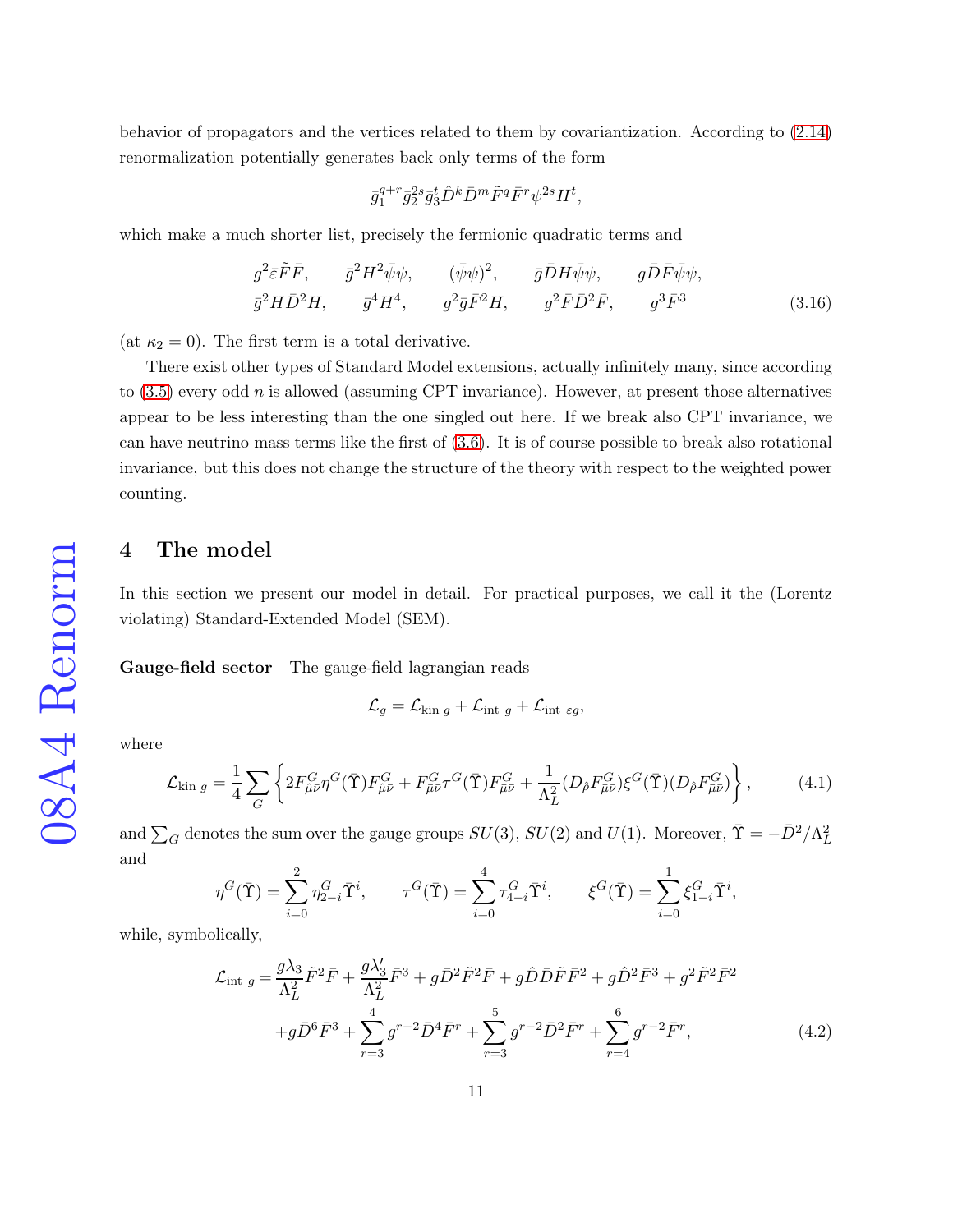and

<span id="page-11-4"></span>
$$
\mathcal{L}_{int\ \varepsilon g} = \bar{\varepsilon}\hat{D}\bar{D}^{5}\bar{F}^{2} + \sum_{i=2}^{3} g^{i-1}\bar{\varepsilon}\hat{D}\bar{D}^{3}\bar{F}^{i} + \sum_{i=2}^{4} g^{i-2}\bar{\varepsilon}\hat{D}\bar{D}\bar{F}^{i} + \bar{\varepsilon}\bar{D}^{6}\tilde{F}\bar{F} + \sum_{i=1}^{2} g^{i-1}\bar{\varepsilon}\bar{D}^{4}\tilde{F}\bar{F}^{i} + \sum_{i=1}^{3} g^{i-1}\bar{\varepsilon}\bar{D}^{2}\tilde{F}\bar{F}^{i} + \sum_{i=1}^{4} g^{i-1}\bar{\varepsilon}\tilde{F}\bar{F}^{i}.
$$
\n(4.3)

Here and in the rest of the paper g collectively stands for any of the  $SU(3)$ ,  $SU(2)$  and  $U(1)$ gauge couplings.

Higgs-field sector The Higgs-field lagrangian reads

$$
\mathcal{L}_H = \mathcal{L}_{\text{kin }H} + \mathcal{L}_{\text{int }H},
$$

where

<span id="page-11-0"></span>
$$
\mathcal{L}_{\text{kin }H} = |\hat{D}_{\hat{\mu}}H|^2 + \frac{a_0}{\Lambda_L^4} |\bar{D}^2 \bar{D}_{\bar{\mu}}H|^2 + \frac{a_1}{\Lambda_L^2} |\bar{D}^2 H|^2 + a_2 |\bar{D}_{\bar{\mu}}H|^2 + \mu_H^2 |H|^2, \tag{4.4}
$$

$$
\mathcal{L}_{int\ H} = \frac{\lambda_6 \bar{g}^4}{36\Lambda_L^2} |H|^6 + \frac{\lambda_4^{(3)} \bar{g}^2}{4\Lambda_L^2} |H|^2 |\bar{D}_{\bar{\mu}} H|^2 + \frac{\lambda_4^{(2)} \bar{g}^2}{4\Lambda_L^2} |H^{\dagger} \bar{D}_{\bar{\mu}} H|^2
$$
  
+ 
$$
\frac{\bar{g}^2}{4\Lambda_L^2} \left[ \lambda_4^{(1)} (H^{\dagger} \bar{D}_{\bar{\mu}} H)^2 + \text{h.c.} \right] + \frac{\lambda_4 \bar{g}^2}{4} |H|^4,
$$
(4.5)

and  $a_i$ ,  $\lambda_i^{(j)}$  $i^{(J)}$  and  $\mu$ <sub>H</sub> are constants.

Fermions The fermion kinetic terms are

<span id="page-11-1"></span>
$$
\mathcal{L}_{\text{kin }f} = \sum_{a,b=1}^{3} \sum_{I=1}^{5} \bar{\chi}_{I}^{a} \left( \delta^{ab} \hat{\mathcal{P}} + \frac{b_0^{Iab}}{\Lambda_L^2} \bar{\mathcal{P}}^3 + b_1^{Iab} \bar{\mathcal{P}} \right) \chi_{I}^{b}, \tag{4.6}
$$

where  $\chi_1^a = L^a = (\nu_L^a, \ell_L^a), \chi_2^a = Q_L^a = (u_L^a, d_L^a), \chi_3^a = \ell_R^a, \chi_4^a = u_R^a$  and  $\chi_5^a = d_R^a$ . Moreover,  $\nu^a = (\nu_e, \nu_\mu, \nu_\tau), \ell^a = (e, \mu, \tau), u^a = (u, c, t) \text{ and } d^a = (d, s, b).$ 

The interactions between fermions and the Higgs field can be divided into three sets: the usual Yukawa interactions

<span id="page-11-2"></span>
$$
\mathcal{L}_{\text{Yukawa}} = \bar{g} \sum_{a,b=1}^{3} (Y_1^{ab} \bar{L}^{ai} \ell_R^b + Y_2^{ab} \bar{u}_R^a Q_L^{bj} \varepsilon^{ji} + Y_3^{ab} \bar{Q}_L^{ai} d_R^b) H^i + \text{h.c.},\tag{4.7}
$$

where  $\bar{g}$  stands for  $\bar{g}_3$ , the vertex [\(3.7\)](#page-7-0),

<span id="page-11-3"></span>
$$
\mathcal{L}_{LH} = \frac{\bar{g}^2}{4\Lambda_L} (LH)^2, \tag{4.8}
$$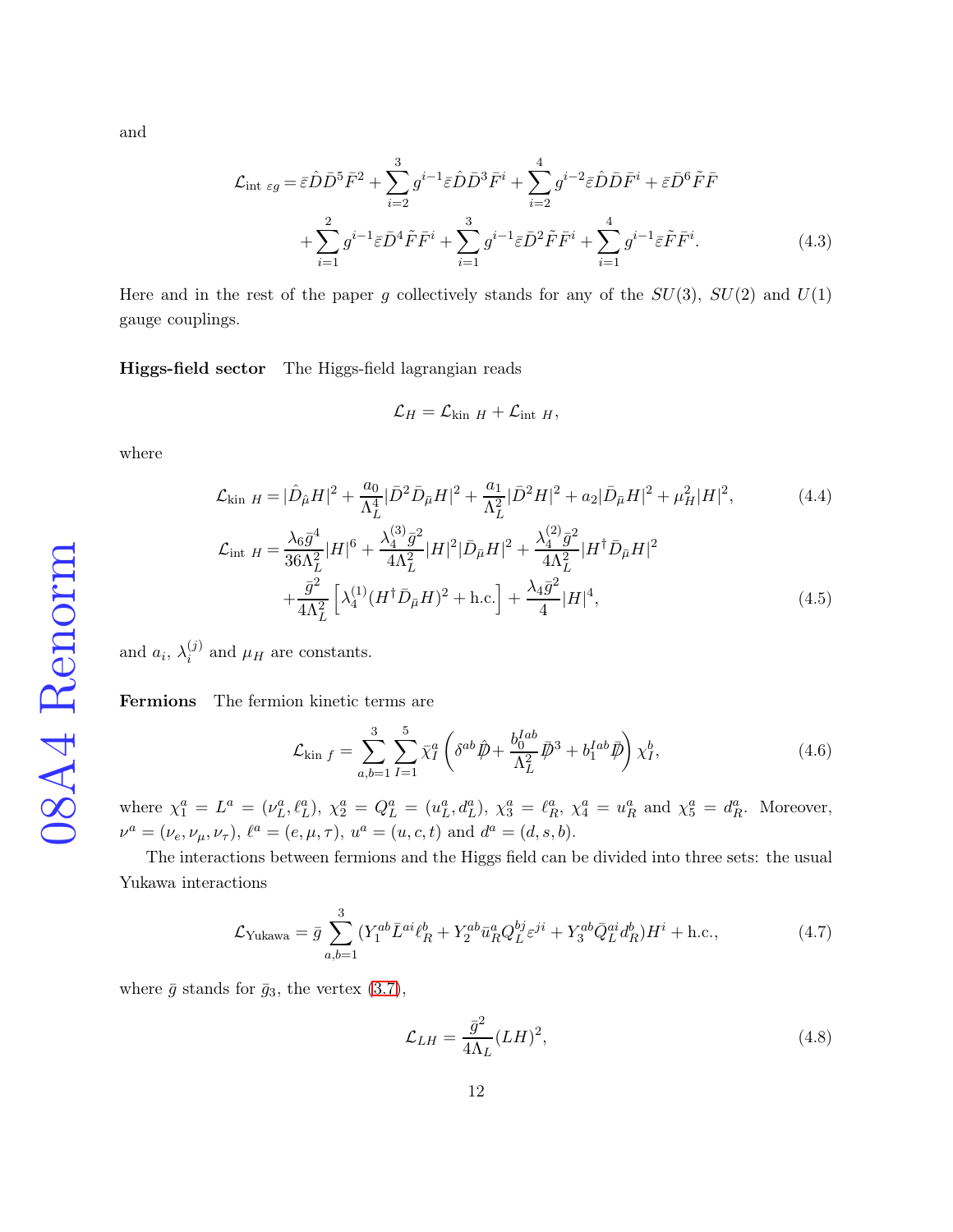and, if  $\kappa_2 = 0$ , the four fermion interactions,

<span id="page-12-0"></span>
$$
\mathcal{L}_{4f} \sim \frac{Y_f}{\Lambda_L^2} \bar{\psi} \psi \bar{\psi} \psi, \tag{4.9}
$$

which we do not list here, but can be worked out from ref.s [\[22\]](#page-25-0), and include the Lorentz violating structures

<span id="page-12-3"></span>
$$
(\bar{\psi}_1 \psi_2)(\bar{\psi}_3 \psi_4), \qquad (\bar{\psi}_1 \gamma_{\hat{\mu}} \psi_2)(\bar{\psi}_3 \gamma_{\hat{\mu}} \psi_4), \qquad (\bar{\psi}_1 \gamma_{\bar{\mu}} \psi_2)(\bar{\psi}_3 \gamma_{\bar{\mu}} \psi_4), (\bar{\psi}_1 \sigma_{\hat{\mu}\bar{\nu}} \psi_2)(\bar{\psi}_3 \sigma_{\hat{\mu}\bar{\nu}} \psi_4), \qquad (\bar{\psi}_1 \sigma_{\bar{\mu}\bar{\nu}} \psi_2)(\bar{\psi}_3 \sigma_{\bar{\mu}\bar{\nu}} \psi_4).
$$
\n(4.10)

Here the  $\psi_i$ 's can stand also the conjugate spinors  $\psi_i^c$ . In [\(4.9\)](#page-12-0)  $Y_f$  generically denotes the four fermion couplings.

Matter-gauge-field interactions Finally, the lagrangian contains interactions between the Higgs field and the gauge fields, namely

<span id="page-12-1"></span>
$$
\mathcal{L}_{int\;gH} = \left(g\bar{D}^4\bar{F} + \sum_{r=1}^2 g^r \bar{D}^2\bar{F}^r + \sum_{r=2}^3 g^r \bar{F}^r + g\bar{\varepsilon}\hat{D}\bar{D}\bar{F} + g\bar{\varepsilon}\bar{D}^2\tilde{F} + g^2\bar{\varepsilon}\tilde{F}\bar{F}\right)H^{\dagger}H,\tag{4.11}
$$

plus interactions among fermions and gauge fields,

<span id="page-12-2"></span>
$$
\mathcal{L}_{int\ gf} = \sum_{I=1}^{5} g\bar{D}\bar{F} \left(\bar{\chi}_{I}\bar{\Gamma}\chi_{I}\right),\tag{4.12}
$$

where  $\bar{\Gamma}$  is a matrix  $\bar{\gamma}$  or a product of three matrices  $\bar{\gamma}$ .

Formulas  $(4.1)$ ,  $(4.4)$ ,  $(4.5)$ ,  $(4.6)$ ,  $(4.7)$  and  $(4.8)$  contain the precise lists of terms, while formulas  $(4.2)$ ,  $(4.3)$ ,  $(4.9)$ ,  $(4.11)$  and  $(4.12)$  are symbolic, which means that they contain the basic structures of vertices. Derivatives can act on the fields and be contracted in all independent ways.

The total lagrangian reads

<span id="page-12-4"></span>
$$
\mathcal{L} = \mathcal{L}_g + \mathcal{L}_H + \mathcal{L}_{\text{kin } f} + \mathcal{L}_{\text{Yukawa}} + \mathcal{L}_{\text{LH}} + \mathcal{L}_{\text{int } gH} + \mathcal{L}_{\text{int } gf} + \mathcal{L}_{4f}.
$$
 (4.13)

The four fermion vertices [\(4.9\)](#page-12-0) are the only strictly-renormalizable interactions, therefore the  $Y_f$ beta function is proportional to  $Y_f$ . Consequently, it is consistent to set  $Y_f = 0$ , which gives the solution [\(3.11\)](#page-7-1).

**Simplified model** The simplified model is obtained keeping only the terms that are potentially generated back by renormalization (plus those that we want in any case, namely [\(4.8\)](#page-11-3) and [\(4.9\)](#page-12-0)).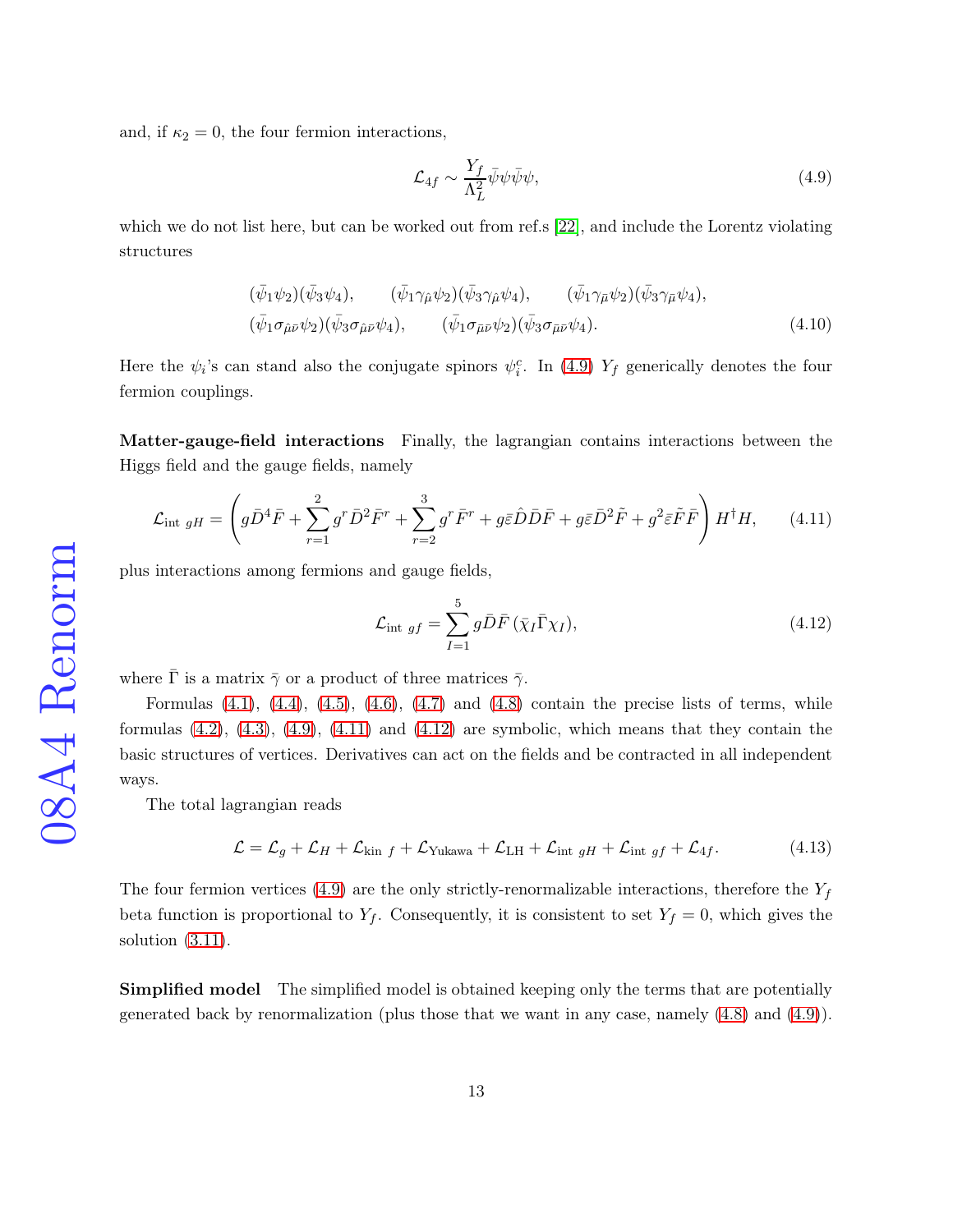Note that also  $\xi$  can be set to zero, since it is not crucial for the propagator. We have

<span id="page-13-0"></span>
$$
\mathcal{L}_{\text{simpl}} = \frac{1}{4} \sum_{G} \left( 2F_{\hat{\mu}\bar{\nu}}^{G} \eta^{G} (\bar{\Upsilon}) F_{\hat{\mu}\bar{\nu}}^{G} + F_{\bar{\mu}\bar{\nu}}^{G} \tau^{G} (\bar{\Upsilon}) F_{\bar{\mu}\bar{\nu}}^{G} \right) + \sum_{a,b=1}^{3} \sum_{I=1}^{5} \bar{\chi}_{I}^{a} \left( \delta^{ab} \hat{p} + \frac{b_{0}^{Iab}}{\Lambda_{L}^{2}} \bar{p}^{3} + b_{1}^{Iab} \bar{p} \right) \chi_{I}^{b}
$$
  
+|\hat{D}\_{\hat{\mu}} H|^{2} + \frac{a\_{0}}{\Lambda\_{L}^{4}} |\bar{D}^{2} \bar{D}\_{\bar{\mu}} H|^{2} + \frac{a\_{1}}{\Lambda\_{L}^{2}} |\bar{D}^{2} H|^{2} + a\_{2} |\bar{D}\_{\bar{\mu}} H|^{2} + \mu\_{H}^{2} |H|^{2} + \frac{\lambda\_{4} \bar{g}^{2}}{4} |H|^{4}  
+ \bar{g} \left( \sum\_{a,b=1}^{3} (Y\_{1}^{ab} \bar{L}^{ai} \ell\_{R}^{b} + Y\_{2}^{ab} \bar{u}\_{R}^{a} Q\_{L}^{bj} \bar{\varepsilon}^{ji} + Y\_{3}^{ab} \bar{Q}\_{L}^{ai} \bar{d}\_{R}^{b} \right) H^{i} + \text{h.c.} \right) + \frac{\bar{g}^{2}}{4 \Lambda\_{L}} (LH)^{2}  
+ \sum\_{I=1}^{5} \frac{1}{\Lambda\_{L}^{2}} g \bar{D} \bar{F} (\bar{\chi}\_{I} \bar{\Gamma} \chi\_{I}) + \frac{Y\_{f}}{\Lambda\_{L}^{2}} \bar{\psi} \psi \bar{\psi} \psi + \frac{g}{\Lambda\_{L}^{2}} \bar{F}^{3}, \tag{4.14}

the last three terms being symbolic.

Low-energy Lorentz recovery Observe that in this paper  $\Lambda_L$  denotes the energy scale of Lorentz violations, while in the literature [\[10\]](#page-23-6) the same symbol is used, precisely in the same place [\(4.8\)](#page-11-3), to denote the energy scale of lepton number violation. Assuming that  $\bar{g}$  and  $Y^{ab}$  are of order 1, we have

$$
\Lambda_L \sim 10^{14} \text{GeV}.
$$

The four fermion vertices [\(4.9\)](#page-12-0) normally have a different scale, called  $\Lambda_B$  in case they violate baryon number conservation. Present experimental data give a bound  $\Lambda_B \gtrsim 10^{15} \text{GeV}$ , not so far from the value of  $\Lambda_L$ .

The low-energy limit of the Standard-Extended Model can be studied taking  $\Lambda_L$  to infinity, which gives the CPT invariant, rotationally invariant sector of the minimal Standard-Model extension of Colladay and Kostelecky [\[2\]](#page-22-1),

<span id="page-13-1"></span>
$$
\mathcal{L}_{\text{lowE}} = \sum_{G} \left( \frac{\eta_2^G}{2} F_{\hat{\mu}\bar{\nu}}^G F_{\hat{\mu}\bar{\nu}}^G + \frac{\tau_4^G}{4} F_{\bar{\mu}\bar{\nu}}^G F_{\bar{\mu}\bar{\nu}}^G \right) + \sum_{a,b=1}^3 \sum_{I=1}^5 \bar{\chi}_I^a \left( \delta^{ab} \hat{\mathcal{P}} + b_1^{Iab} \bar{\mathcal{P}} \right) \chi_I^b
$$
  
 
$$
+ |\hat{D}_{\hat{\mu}} H|^2 + a_2 |\bar{D}_{\bar{\mu}} H|^2 + \mu_H^2 |H|^2 + \frac{\lambda_4 \bar{g}^2}{4} |H|^4
$$
  
 
$$
+ \bar{g} \left( \sum_{a,b=1}^3 (Y_1^{ab} \bar{L}^{ai} \ell_R^b + Y_2^{ab} \bar{u}_R^a Q_L^{bj} \varepsilon^{ji} + Y_3^{ab} \bar{Q}_L^{ai} d_R^b) H^i + \text{h.c.} \right).
$$
 (4.15)

Lorentz invariance is recovered in this limit if the couplings  $\eta_2$ ,  $\tau_4$ ,  $a_2$  and  $b_1^I$  are equal to one at low energies. Four such conditions can be implemented normalizing the three gauge fields and suitably rescaling  $\bar{x}$  [\[7\]](#page-23-3). Using this freedom, we can set for example  $\eta_2 = 1$  for all gauge fields and, say,  $\tau_4 = 1$  for the  $U(1)$  gauge field. The Hermitian matrices  $b_1^{Iab}$  can be diagonalized by means of unitary transformations  $\chi_I^a \to U_I^{ab} \chi_I^b$  (no sum over I being understood). Let  $b_1^{Ia}$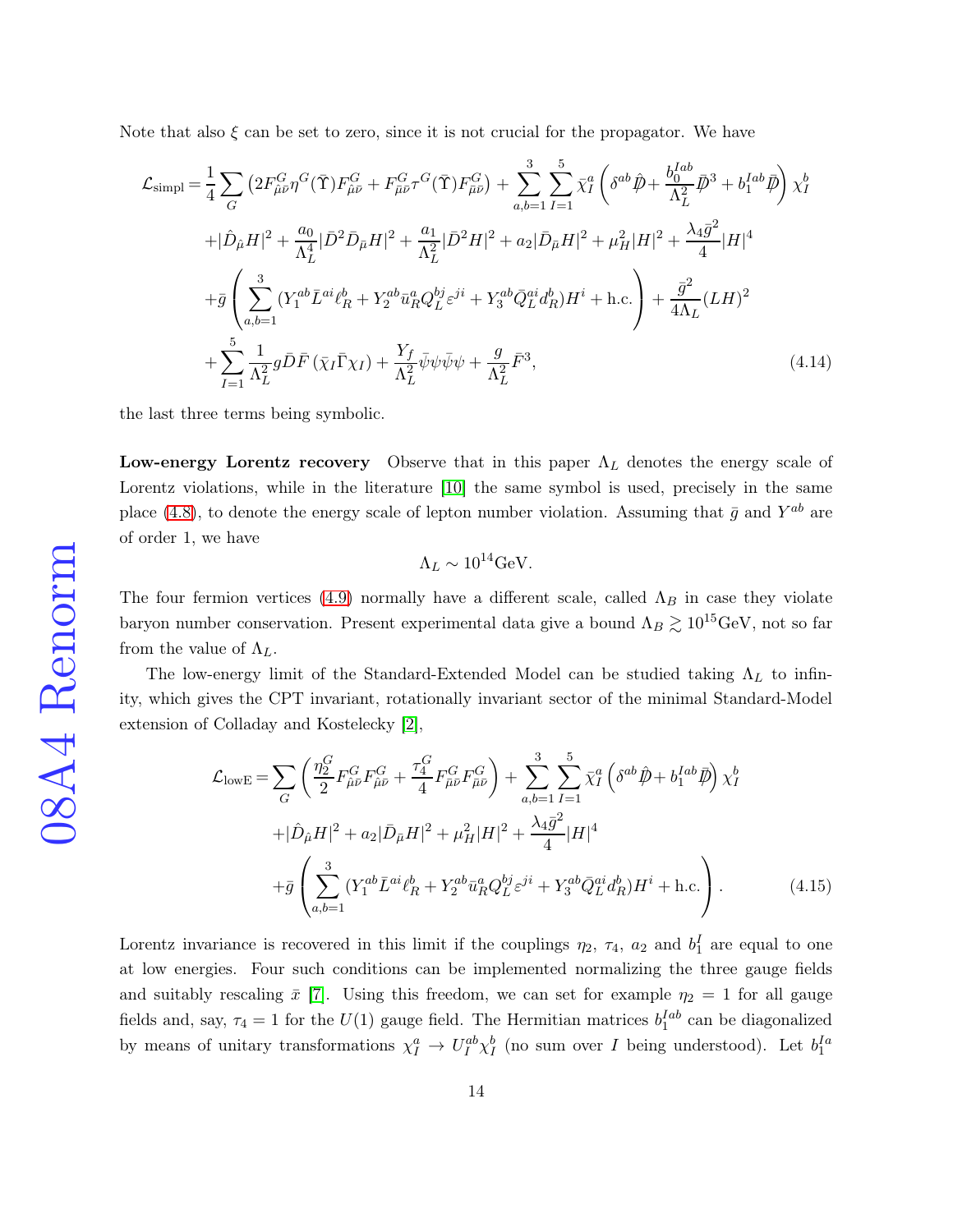denote the eigenvalues of  $b_1^{Iab}$ . After such redefinitions, the Lorentz invariant low-energy surface is parameterized by the equations

<span id="page-14-0"></span>
$$
\tau_4^{SU(2)} = \tau_4^{SU(3)} = a_2 = b_1^{Ia} = 1.
$$
\n(4.16)

In general, there is no reason why the low-energy couplings should be located on this surface. Generically speaking, once Lorentz symmetry is violated at some energy, renormalization implies that it is violated at all lower energies. At worst, we have to advocate an appropriate fine tuning.

Call  $\delta_i$  the differences  $\tau_4^{SU(2)}-1$ ,  $\tau_4^{SU(3)}-1$ ,  $a_2-1$  and  $b_1^{Ia}-1$ . They measure the displacement from the Lorentz invariant surface in parameter space, normalized so that the Lorentz surface is  $\delta_i = 0$ . Since the surface is RG invariant, the  $\delta_i$  beta functions are linear combinations of the δ's. For  $\delta \ll 1$ , write  $\beta^i_\delta = c^{ij} \delta^j$ ,  $c^{ij}$  being a matrix depending on the other couplings. Solving the RG equations we find  $\delta^{i}(\mu) = (\mu/\mu')^{c^{ij}} \delta^{j}(\mu')$ . Therefore, the Lorentz surface is RG stable if the matrix  $c^{ij}$  is positive definite. Evidence that it is so was given in ref.s [\[11\]](#page-23-7), for CPT invariant Lorentz violations. There is also evidence that CPT violating terms exhibit the opposite behavior [\[23\]](#page-25-1).

Observe that [\(3.7\)](#page-7-0) is the unique lagrangian term of dimension five. Kinetic terms of dimension five are not allowed, because the unique candidates,  $\bar{\psi}_L \bar{D}^2 \psi_R$ ,  $\bar{\psi}_L^c \bar{D}^2 \psi_L$ , and so on, are excluded by  $SU(2) \times U(1)$  invariance. Candidate dimension-five vertices, such as  $\bar{F}_{\mu\nu}\bar{\psi}_L\sigma^{\bar{\mu}\bar{\nu}}\psi_R$ ,  $\bar{D}\bar{\psi}_L\bar{\gamma}\psi_L H$ ,  $\bar F_{\mu\nu}\bar\psi_L^c\sigma^{\bar\mu\bar\nu}\psi_L,\,\bar D\bar\psi_R^c\bar\gamma\psi_L H,$  are again forbidden by  $SU(2)\times U(1)$  invariance. Therefore, if we assume the low-energy fine-tuning [\(4.16\)](#page-14-0), then not only the power-counting renormalizable subsector, but also the dimension-five subsector are Lorentz invariant. The Lorentz violations predicted by the SEM can be tested in experiments that are sensitive to the effects of the dimension-six subsector (or the  $\delta^i$ -running).

Energies of the order of  $10^{14}$ GeV are out of reach in present high-energy experiments, so, if we want to distinguish the SEM from a see-saw mechanism, it is necessary to develop methods to amplify small effects. One way is to consider situations where it is possible to observe a huge number of copies of a system at the same time. Examples are the searches for proton decay and double beta decay. The double beta decay admits a neutrinoless version, which, if observed, can prove the existence of Majorana masses. The SEM does not predict large modifications to such phenomena. The four fermion vertices involved in proton decay are in principle sensitive to Lorentz violations (see formula [\(4.10\)](#page-12-3)), but measuring one quantity alone (the proton lifetime) will not be enough to discriminate the SEM from other proposals. Nevertheless, the advantage of having a comprehensive model is that it might have implications that are not apparent at first sight. Further work is required to fit a feasible experimental setting to the predictions of the SEM.

Finally, it is worth emphasizing that although other Lorentz violating extensions of the Standard Model can be constructed with  $n = 5, 7$ , etc., the SEM has the right weighted dimension (đ= 2) to accommodate a Lorentz violating version of quantum gravity. Indeed, in the framework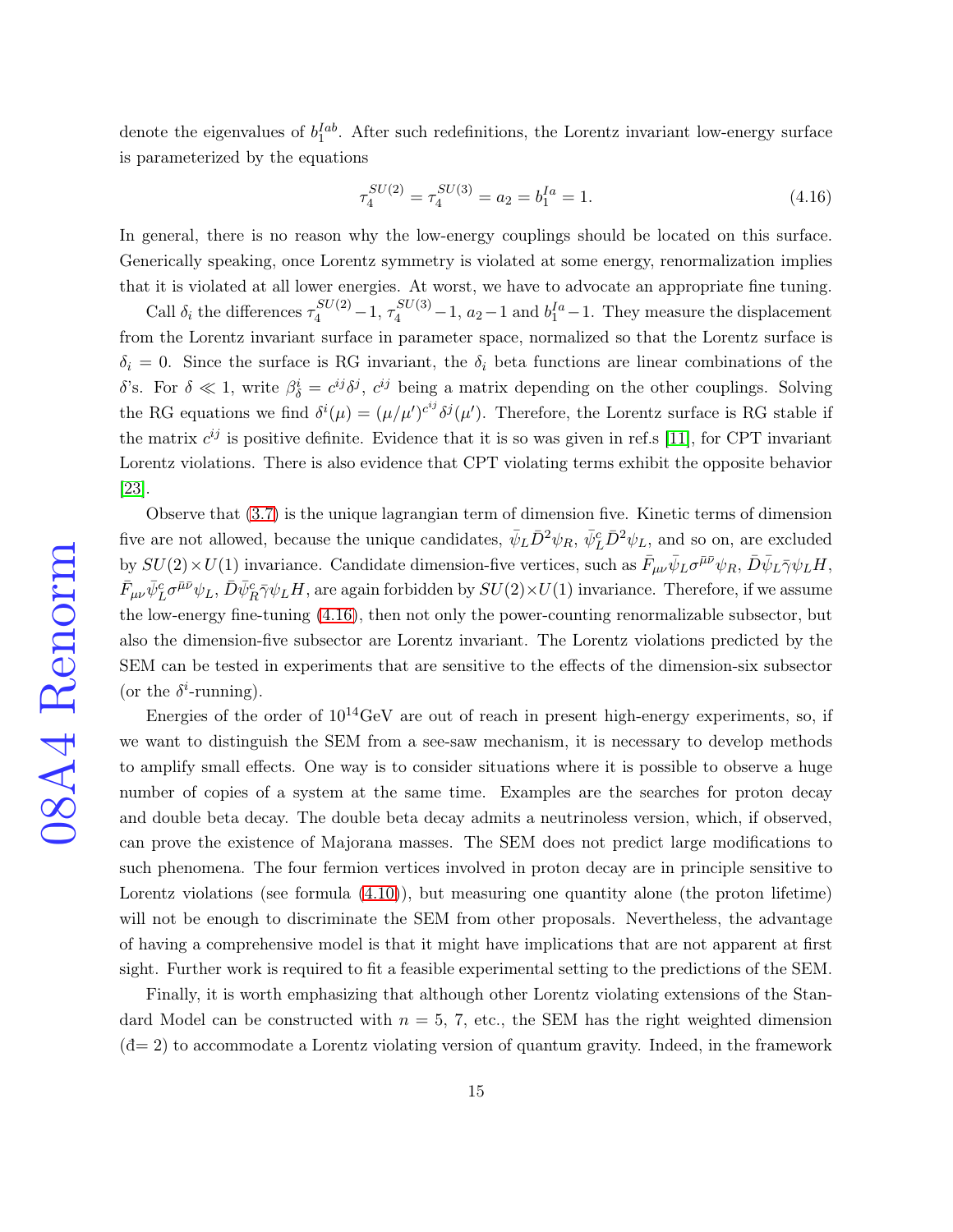#### 5 Anomalies and anomaly cancellation

In this section we prove that the gauge anomalies of the SEM coincide with those of the Standard Model, therefore they cancel out to all orders. We use the Batalin-Vilkovisky formalism [\[24\]](#page-25-2). The fields are collectively denoted by  $\Phi^i = (\hat{A}^a_{\hat{\mu}}, \bar{A}^a_{\bar{\mu}}, \bar{C}^a, C^a, B^a, \psi, \bar{\psi}, \varphi)$ . Add BRST sources  $K_i = (\hat{K}_a^{\hat{\mu}}, \bar{K}_a^{\bar{\mu}}, K_a^a, K_a^a, K_b^a, K_{\psi}, K_{\bar{\psi}}, K_{\varphi})$  for every field  $\Phi^i$  and extend the action  $\mathcal{S}(\Phi)$  (the integral of  $(4.13)$  or  $(4.14)$  to

<span id="page-15-0"></span>
$$
\Sigma(\Phi, K) = \mathcal{S}(\Phi) - \int d^d x \sum_i (s\Phi^i) K_i,
$$
\n(5.1)

Define the antiparenthesis

$$
(X,Y) = \int d^d x \left\{ \frac{\delta_r X}{\delta \Phi^i(x)} \frac{\delta_l Y}{\delta K_i(x)} - \frac{\delta_r X}{\delta K_i(x)} \frac{\delta_l Y}{\delta \Phi^i(x)} \right\}.
$$
 (5.2)

BRST invariance is generalized to the identity

<span id="page-15-1"></span>
$$
(\Sigma, \Sigma) = 0,\tag{5.3}
$$

which is a straightforward consequence of  $(5.1)$ , the BRST-invariance of S and the nilpotency of s. If the regularization preserves the BRST invariance of the functional integration measure, which we assume here (see below for details), and equation [\(5.3\)](#page-15-1) holds at the regularized level, then we have also

<span id="page-15-2"></span>
$$
(\Gamma, \Gamma) = 0,\tag{5.4}
$$

where  $\Gamma$  is the generating functional of one-particle irreducible Green functions. If [\(5.3\)](#page-15-1) does not hold at the regularized level, [\(5.4\)](#page-15-2) can be violated. Gauge anomalies are collected in the functional

$$
\mathcal{A}(\Phi, K) \equiv (\Gamma, \Gamma) = \langle (\Sigma, \Sigma) \rangle. \tag{5.5}
$$

Since  $(X,(X,X)) \equiv 0$  for every functional X, we have

<span id="page-15-3"></span>
$$
(\Gamma, \mathcal{A}) = 0,\tag{5.6}
$$

which is the Wess-Zumino consistency condition [\[25\]](#page-25-3), written in BRST language. We also know that the one-loop contribution  $\mathcal{A}_{1-loop}(\Phi, K)$  to the anomaly is a local functional, precisely the integral of a local function of dimension five, weight 3 and ghost number 1.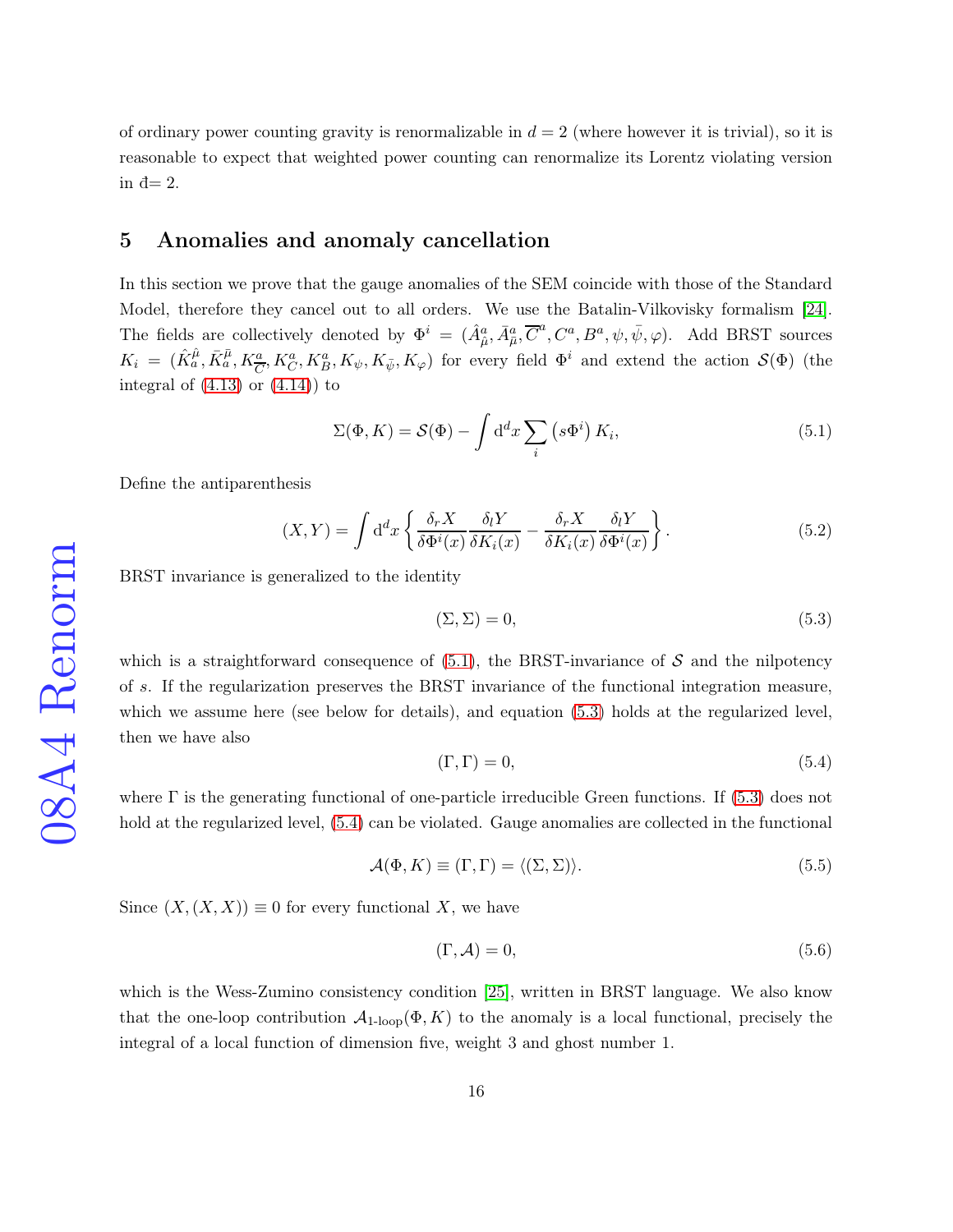Regularization The most convenient regularization framework to study anomalies is [\[26\]](#page-25-4) a combination of a (Lorentz violating) higher-derivative regularization à la Slavnov [\[27\]](#page-25-5) with the dimensional-regularization technique. We recall that  $\hat{d}$  and  $\bar{d}$  have to be analytically continued independently, say to  $\hat{d} - \varepsilon_1$  and  $\bar{d} - \varepsilon_2$ , respectively [\[5,](#page-23-1) [6\]](#page-23-2). The tensor  $\varepsilon_{\bar{\mu}\bar{\nu}\bar{\rho}}$  and the matrix  $\gamma_5$  are defined according to the 't Hooft-Veltman prescription [\[28\]](#page-25-6).

The (partial) higher-derivative regularization is defined as follows. The pure-gauge sector is extended replacing  $\mathcal{L}_Q$  with

$$
\mathcal{L}_{Q\text{-HD}} = \frac{1}{4} \left\{ 2F_{\hat{\mu}\bar{\nu}} \tilde{Q}_M (\hat{D}^2, \bar{D}^2) F_{\hat{\mu}\bar{\nu}} + F_{\bar{\mu}\bar{\nu}} \bar{Q}_M (\hat{D}^2, \bar{D}^2) F_{\bar{\mu}\bar{\nu}} \right\} = \mathcal{L}_Q + \mathcal{O}(1/\Lambda^2),\tag{5.7}
$$

where the  $Q_M$ 's are polynomials of degree  $M > 2(n-1) = 4$  and  $\Lambda$  denotes the cutoff. The gauge-fixing  $\mathcal{G}^a$  is modified as

$$
\mathcal{G}_{\rm HD}^a = \hat{G}_M(\hat{\partial}^2, \bar{\partial}^2)\hat{\partial} \cdot \hat{A}^a + \bar{G}_M(\hat{\partial}^2, \bar{\partial}^2)\bar{\partial} \cdot \bar{A}^a = \mathcal{G}^a + \mathcal{O}(1/\Lambda^2),
$$

where the  $G_M$ 's are polynomials of degree M. The gauge-field and ghost propagators fall off as  $1/k^{2M+2}$  for large k. With suitable positivity conditions on the coefficients in  $Q_M$  and  $G_M$  the propagators are regular (but violate unitarity). The Higgs field is regularized replacing  $\mathcal{L}_{kin H}$ with

<span id="page-16-2"></span>
$$
\mathcal{L}_{\text{kin }H\text{-HD}} = H^{\dagger} Q_{M,H} (\hat{D}^2, \bar{D}^2) H = \mathcal{L}_{\text{kin }H} + \mathcal{O}(1/\Lambda^2), \tag{5.8}
$$

where  $Q_{M,H}$  is a polynomial of degree  $M + 1$ . Finally, the fermions are regularized as

<span id="page-16-0"></span>
$$
\mathcal{L}_{\text{kin }f\text{-HD}} = \sum_{a,b=1}^{3} \sum_{I=1}^{5} \bar{\chi}_{I}^{a} \left[ \hat{Q}_{M,f}^{ab} (\hat{D}^{2}, \bar{D}^{2}) \hat{\not{D}} + \bar{Q}_{M,f}^{ab} (\hat{D}^{2}, \bar{D}^{2}) \bar{\not{D}} \right] \chi_{I}^{b} = \mathcal{L}_{\text{kin }f} + \mathcal{O}(1/\Lambda), \quad (5.9)
$$

where the  $Q_{M,f}^{ab}$ 's are polynomials of degree M.

So far, BRST invariance is manifestly preserved (also at  $\varepsilon_{1,2} \neq 0$ ). However, since fermions have definite chiralities, the quadratic terms of  $(4.6)$  or  $(5.9)$  dot not give good propagators at  $\varepsilon_{1,2} \neq 0$ . We introduce extra fermions  $\tilde{\chi}_I^a$  with chiralities opposite to those of the  $\chi_I^a$ 's and the same  $SU(3) \times SU(2) \times U(1)$ -representations. Then, we collect  $\chi_I^a$  and  $\tilde{\chi}_I^a$  into Dirac fermions  $\psi_I^a$ , and replace the free fermionic lagrangian with

<span id="page-16-1"></span>
$$
\sum_{a,b=1}^{3} \sum_{I=1}^{5} \bar{\psi}_{I}^{a} \left[ \hat{Q}_{M,f}^{ab} (\hat{\partial}^{2}, \bar{\partial}^{2}) \hat{\partial} + \bar{Q}_{M,f}^{ab} (\hat{\partial}^{2}, \bar{\partial}^{2}) \bar{\partial} \right] \psi_{I}^{b}.
$$
 (5.10)

When  $\varepsilon_1 = \varepsilon_2 = 0$  the fields  $\tilde{\chi}_I^a$  are free and decouple, but when  $\varepsilon_1$  and  $\varepsilon_2$  are nonzero they couple with the  $\chi_l^a$ 's in "evanescent" ways [\[29\]](#page-25-7), namely by terms that formally disappear in the physical space and time dimensions. We know that there exists a subtraction scheme where the  $\tilde{\chi}_I^a$ 's stay decoupled also in Γ, because evanescent operators do not mix into the physical ones [\[30\]](#page-25-8). Now,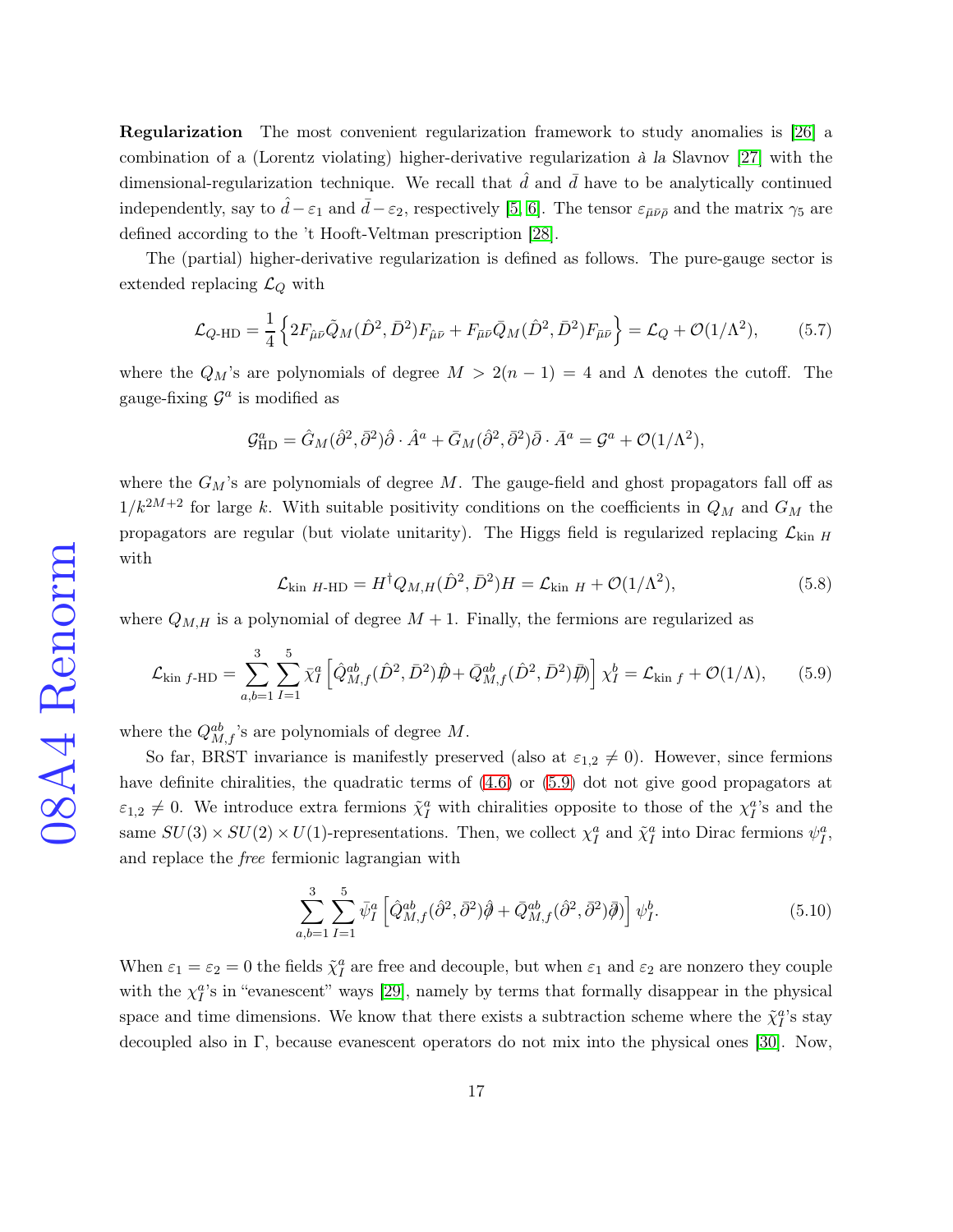the modification [\(5.10\)](#page-16-1) preserves the global symmetries, but not the local ones, which can be anomalous. In particular, the violation of  $(\Sigma, \Sigma) = 0$  comes only from the new terms contained in [\(5.10\)](#page-16-1) and it is proportional to  $\partial C$ .

Finally, the physical SEM is defined first renormalizing the higher-derivative theory (which means that  $\Lambda$  is treated as an ordinary, finite parameter), then taking the limits  $\varepsilon_{1,2} \to 0$ , then renormalizing the Λ-divergences, and finally taking the limit  $Λ \rightarrow ∞$ .

It is convenient to introduce tilded quantities as follows:

$$
\tilde{\Phi}^i = \frac{\Phi^i}{\Lambda^M}, \qquad \tilde{K}_i = \Lambda^M K_i, \qquad \tilde{g} = g\Lambda^M, \qquad \tilde{\bar{g}}_2 = \bar{g}_2 \Lambda^M, \qquad \tilde{\bar{g}}_3 = \bar{g}_3 \Lambda^M.
$$

Note that this map is a canonical transformation combined with a coupling redefinition. At finite Λ the ultraviolet behavior of the higher-derivative theory is governed by ordinary power counting. In the tilded parametrization the theory has the form  $(2.13)$ , is polynomial in  $\Lambda$  and superrenormalizable. Every parameter not shown explicitly in [\(2.13\)](#page-5-0) is either of non-negative dimension and  $\Lambda$ - $\Lambda_L$ -independent, or has the form  $\lambda \Lambda^m / \Lambda_L^{m'}$ , where  $\lambda$  has a non-negative dimension and  $m > m'$ . Differentiating propagators and Feynman diagrams with respect to  $\Lambda$  improves their ultraviolet behaviors.

**Anomaly cancellation** In Feynman diagrams every external  $\tilde{K}$ -leg is multiplied by a factor  $\tilde{g}$ . This follows from the structure of the vertices contained in Σ. Then, because of [\(2.14\)](#page-5-1) the one-loop counterterms have the weight structure

$$
\Delta_1 \mathcal{L}(\tilde{g}\tilde{A}, \tilde{g}\tilde{C}, \tilde{g}\tilde{C}, \tilde{\bar{g}}_2 \tilde{\psi}, \tilde{\bar{g}}_3 \tilde{\varphi}, \tilde{g}\tilde{K}_i), \tag{5.11}
$$

while at L-loops there are  $2L - 2$  additional factors of  $\tilde{g}$ - $\bar{g}_2$ - $\bar{g}_3$ . Observe that the dimensions of  $\tilde{g}\tilde{A}$ ,  $\tilde{g}\tilde{C}$ ,  $\tilde{g}\tilde{C}$ ,  $\tilde{g}_2\tilde{\psi}$  and  $\tilde{g}_3\tilde{\varphi}$  are M-independent, while those of  $\tilde{g}\tilde{K}_i$ , as well as those of  $\tilde{g}$ ,  $\tilde{g}_2$ ,  $\tilde{g}_3$  can be made arbitrarily large choosing  $M$  appropriately. Consequently, for sufficiently large  $M$  there exist no divergent diagram beyond one loop (at finite  $\Lambda$ ) and no divergent diagram with K external legs. The dimensional technique regularizes the few divergent diagrams of the higher-derivative theory.

The one-loop anomaly  $A_{1-loop}$  is the integral of a local function of dimension five. If M is large enough,  $A_{1-loop}$  must be K-independent. Moreover,  $\Sigma$  depends on the antighosts  $\overline{C}$  only via the combinations  $K_a^{\hat{\mu}} + \hat{G}_M \partial^{\hat{\mu}} \overline{C}^a$  and  $K_a^{\bar{\mu}} + \bar{G}_M \partial^{\bar{\mu}} \overline{C}^a$ , so the same must be true of A. We conclude that  $\mathcal{A}_{1-loop}$  is also  $\overline{C}$ -independent. By ghost number conservation, it must be linear in C. We can write

$$
\mathcal{A}_{1\text{-loop}} = \int d^4x \ \tilde{g} \tilde{C}^a \mathcal{A}_a(\tilde{g}\tilde{A}, \tilde{\bar{g}}_2 \tilde{\psi}, \tilde{\bar{g}}_3 \tilde{\varphi}), \tag{5.12}
$$

where  $A_a$  is a local function of dimension four.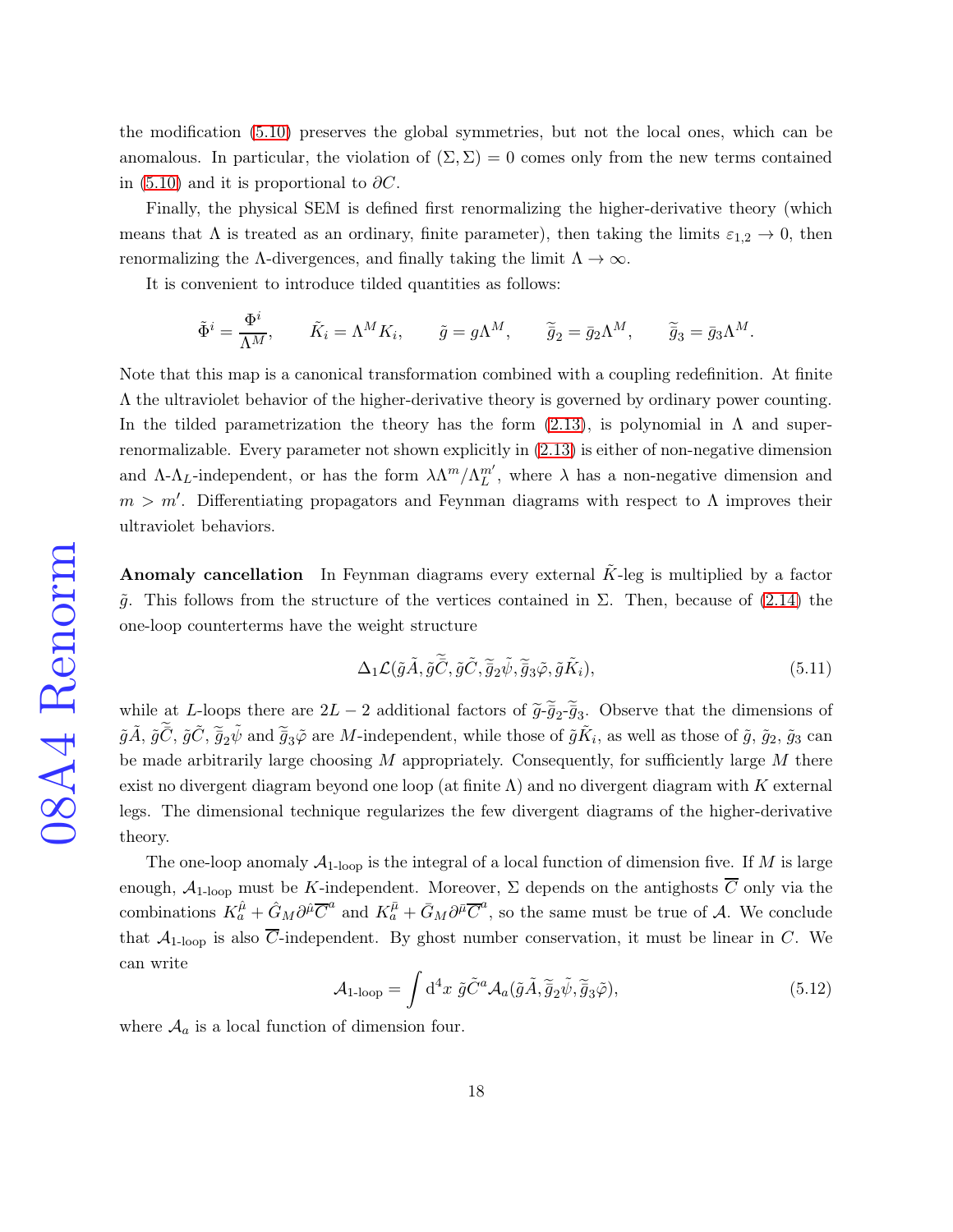We can do even better. Replace the polynomials  $Q_{M,H}$  and  $Q_{M,f}^{ab}$  in [\(5.8\)](#page-16-2), [\(5.9\)](#page-16-0) and [\(5.10\)](#page-16-1) with polynomials  $Q_{M',H}$  and  $Q_{M',f}^{ab}$  of degrees  $M'+1$  and  $M'$ , respectively, where  $M'$  is such that

<span id="page-18-0"></span>
$$
\frac{2M+1}{3} < M' < M. \tag{5.13}
$$

Since  $M > 4$ , this condition admits solutions. Then, define

$$
\tilde{\psi}'=\frac{\psi}{\Lambda^{M'}},\qquad \tilde{\varphi}'=\frac{\varphi}{\Lambda^{M'}},\qquad \tilde{K}'_{\psi}=\Lambda^{M'}K_{\psi},\qquad \tilde{K}'_{\varphi}=\Lambda^{M'}K_{\varphi},
$$

and leave all other tilded definitions unmodified. It is easy to check that the action is still superrenormalizable, of the form [\(2.13\)](#page-5-0) and polynomial in Λ. In particular, the left inequality of [\(5.13\)](#page-18-0) still ensures that in the tilded [\(2.13\)](#page-5-0) parametrization every parameter not shown exlicitly in [\(2.13\)](#page-5-0) is either of non-negative dimension and  $\Lambda$ - $\Lambda_L$ -independent, or has the form  $\lambda \Lambda^m/\Lambda_L^{m'}$ , where  $\lambda$ has a non-negative dimension and  $m > m'$ . Again, differentiating propagators and Feynman diagrams with respect to  $\Lambda$  improves their ultraviolet behaviors.

What we have gained is that now also the dimensions of  $\tilde{g}_2\tilde{\psi}'$  and  $\tilde{g}_3\tilde{\varphi}'$  can be arbitrarily large, if M is large enough and  $M'$  is chosen appropriately. Then counterterms and the one-loop anomaly do not depend on matter fields. We can write

<span id="page-18-1"></span>
$$
\mathcal{A}_{1\text{-loop}} = \int d^4x \ \tilde{g} \tilde{C}^a \mathcal{A}'_a(\tilde{g}\tilde{A}) = \int d^4x \ gC^a \mathcal{A}'_a(gA). \tag{5.14}
$$

Now, assume that the SEM one-loop anomaly vanishes at finite  $\Lambda$ . This result is proved below. Then locality and the structure  $(5.14)$  are inherited by the two-loop anomaly  $\mathcal{A}_{2-loop}$ , with 2 additional factors of  $\tilde{g}$ - $\bar{g}_2$ - $\bar{g}_3$  in front. If M is sufficiently large power counting implies  $\mathcal{A}_{2\text{-loop}} = 0$ . Iterating the argument we find that the anomaly cancels identically at finite  $\Lambda$  (and  $\varepsilon_{1,2} = 0$ ), namely  $(\Gamma, \Gamma) \equiv 0$ . Therefore the higher-derivative theory has no gauge anomaly.

At this point we can take  $\Lambda$  large, subtract the  $\Lambda$ -divergences and finally send  $\Lambda$  to infinity, which gives the SEM. Since  $(\Gamma, \Gamma)$  vanishes for arbitrary finite  $\Lambda$ , the  $\Lambda$ -divergences are BRST invariant and can be subtracted in a BRST invariant way, therefore preserving the identity  $(\Gamma, \Gamma)$  = 0 and the anomaly cancellation. In practice, the dimensional/higher-derivative framework is a manifestly BRST invariant regularization of the SEM. We conclude that the Standard-Extended Model has no gauge anomalies.

After sending  $\Lambda$  to infinity we can also take the limit  $\Lambda_L \to \infty$ , which gives the low-energy model [\(4.15\)](#page-13-1). Again, the anomaly cancellation survives the limit, because it holds at arbitrary finite  $\Lambda_L$ . Therefore, the model [\(4.15\)](#page-13-1) has no gauge anomalies. Since the Standard Model is just the model [\(4.15\)](#page-13-1) with the relations [\(4.16\)](#page-14-0), the same argument provides also an alternative proof of the cancellation of gauge anomalies in the Standard Model to all orders.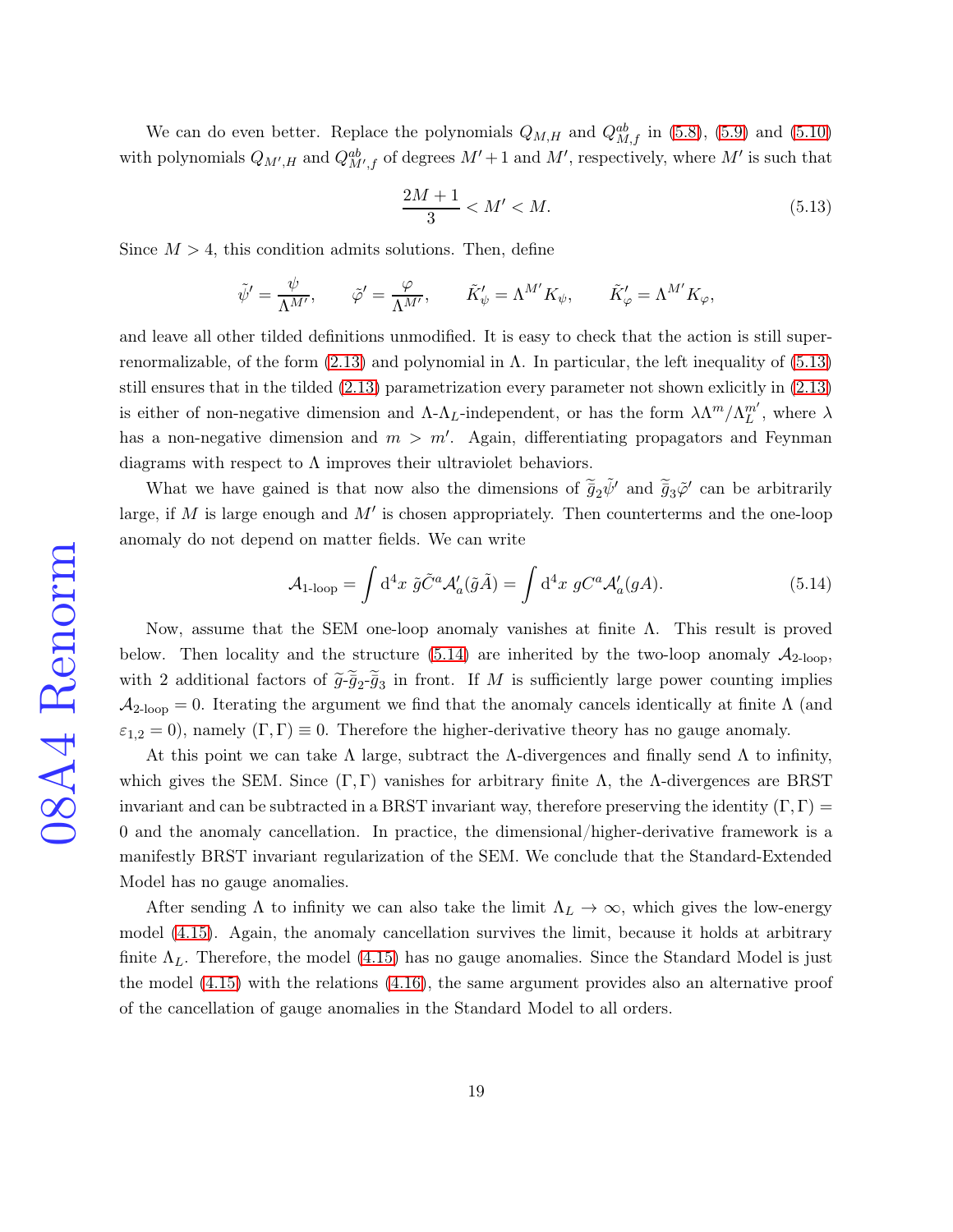**One-loop cancellation** It remains to prove that the one-loop anomalies cancel at finite  $\Lambda$ . Using [\(5.14\)](#page-18-1) and taking the first order of equation [\(5.6\)](#page-15-3) we get

$$
s\mathcal{A}_{1\text{-loop}} = 0.\tag{5.15}
$$

This problem can be solved in a cohomological sense, namely up to functionals that can be written as BRST variations of other local functionals. Indeed, those types of contributions to  $\mathcal{A}_{1\text{-loop}}$  can be subtracted away with a simple  $\Sigma$ -redefinition. The function  $\mathcal{A}'_a(gA)$  is a sum of terms of dimensions  $\leq 4$ . The non-trivial structures of  $\mathcal{A}_{1-loop}$  can be studied directly. It is easy to show that there exist no non-trivial structures of dimension  $\lt$  4, so  $\mathcal{A}_a$  is a linear combination of terms with dimension exactly equal to 4. The coefficients in front of such terms are dimensionless, therefore they must be  $\Lambda$ - and  $\Lambda_L$ -independent. Indeed, we know that the higher-derivative theory, in the tilded  $(2.13)$  parametrization, has only parameters that are of non-negative dimension and  $\Lambda$ - $\Lambda_L$ -independent, or have the form  $\lambda \Lambda^m / \Lambda_L^{m'}$ , where  $\lambda$  has a nonnegative dimension and  $m > m'$ . So, we are free to compute the one-loop anomaly in the limit  $\Lambda \to \infty$ , which gives the SEM, but also in the limit  $\Lambda \to \infty$  followed by the limit  $\Lambda_L \to \infty$ , which gives [\(4.15\)](#page-13-1). We conclude that the one-loop anomalies of the higher-derivative theory coincide with those of the SEM and those of [\(4.15\)](#page-13-1).

Now we prove that the anomalies of [\(4.15\)](#page-13-1) coincide with those of the Standard Model, therefore they vanish. The one-loop anomaly of [\(4.15\)](#page-13-1) is the sum of separate contributions due to fermions with actions

$$
\int d^4x \sum_{a,b=1}^3 \bar{\chi}_I^a \left( \delta^{ab} \hat{\mathcal{P}} + b_1^{Iab} \bar{\mathcal{P}} \right) \chi_I^b,
$$

where no sum over I is understood. The matrices  $b_1^{Iab}$  are Hermitian and can be diagonalized with unitary transformations  $\chi_I^a \to U_I^{ab} \chi_I^b$ , which further reduces  $\mathcal{A}_{1-loop}^{Ia}$  to a sum of contributions  $\mathcal{A}^{Ia}_{\text{1-loop}}$  due to

<span id="page-19-0"></span>
$$
\int d^4x \ \bar{\chi}_I^a \left(\hat{p} + b_1^{Ia} \bar{p}\right) \chi_I^a, \tag{5.16}
$$

where no sums over I and a are understood. Finally, the anomaly of  $(5.16)$  has the usual value, because it does not depend on  $b_1^{Ia}$ . A quick way to prove this is to note that  $b_1^{Ia}$  can be reabsorbed into the redefinitions

<span id="page-19-2"></span>
$$
\bar{x} \to \bar{x}b_1^{Ia}, \qquad \bar{A} \to \frac{\bar{A}}{b_1^{Ia}}, \qquad \chi_I^a \to \chi_I^a (b_1^{Ia})^{-3/2},
$$
\n(5.17)

after which [\(5.16\)](#page-19-0) becomes fully Lorentz invariant. After this redefinition  $\mathcal{A}_{1-loop}^{Ia}$  has the usual Bardeen structure

<span id="page-19-1"></span>
$$
c^{Ia}g^3\varepsilon_{\mu\nu\rho\sigma}\int d^4x \,\text{Tr}\left[\partial_\mu C\left(A_\nu\partial_\rho A_\sigma - \frac{g}{2}A_\nu A_\rho A_\sigma\right)\right].\tag{5.18}
$$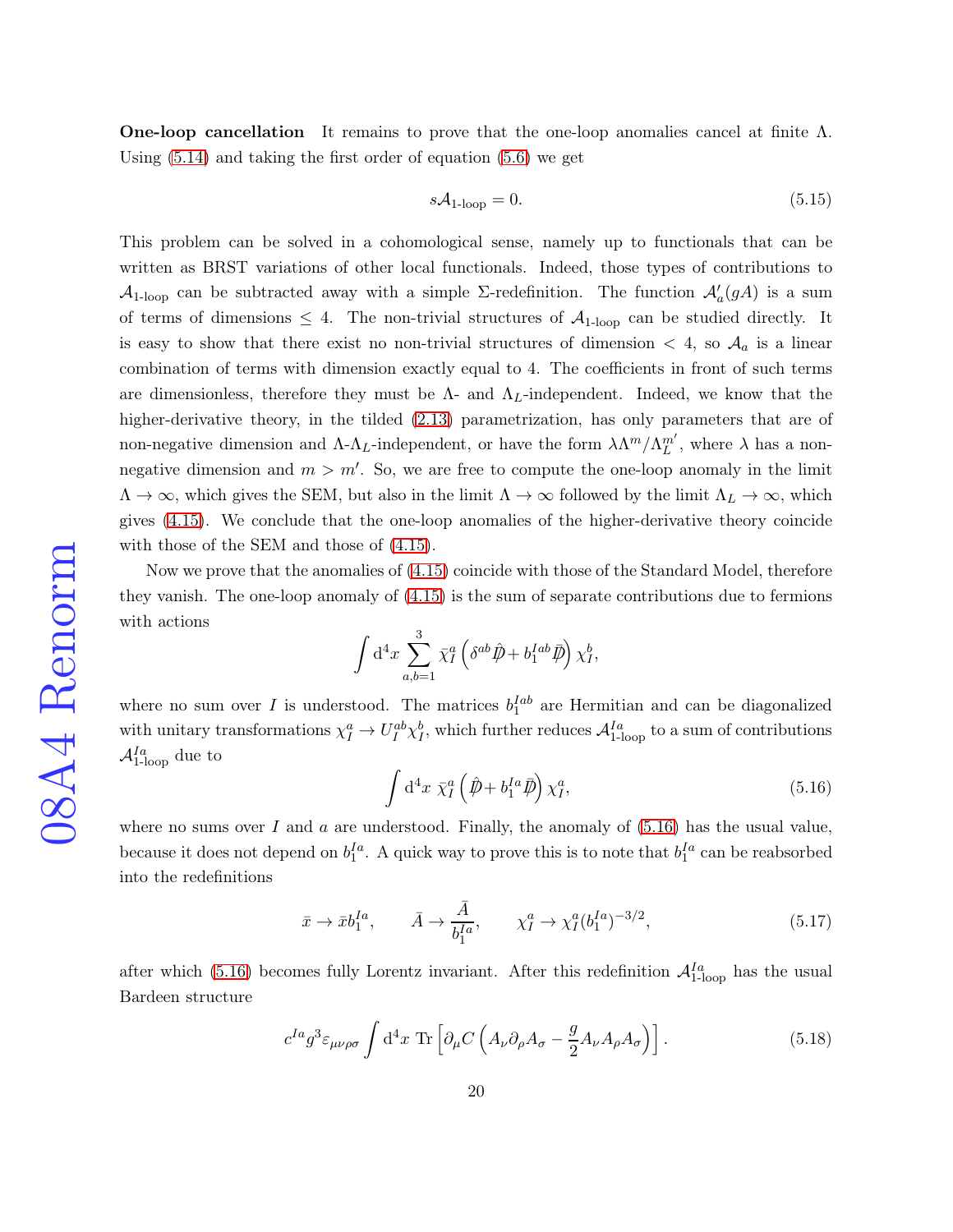Now, since  $(5.18)$  is invariant under  $(5.17)$ , it is safe to undo the redefinition  $(5.17)$ . Thus, the anomaly  $\mathcal{A}_{1-loop}^{Ia}$  of [\(5.16\)](#page-19-0) is [\(5.18\)](#page-19-1), with  $b_1^{Ia}$ -independent coefficients  $c^{Ia}$ . A different analysis of one-loop anomalies in theories [\(5.16\)](#page-19-0), leading to the same result, was performed in ref. [\[31\]](#page-25-9). We conclude that the one-loop anomalies of  $(4.15)$  coincide with those of the Standard Model, therefore they vanish.

Summary Summarizing, the one-loop anomalies of the SEM coincide with those of the Standard Model, so they cancel. Since they cancel at one loop, there exists a subtraction scheme where they cancel to all orders. The dimensional/higher-derivative regularization framework described above selects the right scheme automatically. Identical arguments and conclusions apply to the Standard Model and the Lorentz violating Standard Model extension [\(4.15\)](#page-13-1). Observe that we have not used the assumption [\(4.16\)](#page-14-0) that Lorentz invariance is recovered at low energies. Our argument, which makes no use of complicated cohomological theorems, provides also a general and economic proof of the Adler-Bardeen theorem [\[18\]](#page-24-4). Gauge anomalies and their cancellation are in some sense universal properties, since they are not affected by Lorentz violations and radiative corrections.

## 6 Conclusions

In this paper we have studied the Lorentz violating extensions of the Standard Model that are renormalizable by weighted power counting. The theories contain higher space derivatives, but are arranged so that no counterterms with higher time derivatives are generated, which ensures perturbative unitarity. Spacetime is split into time and space.

We have searched for "interesting" extensions of the Standard Model, namely models that can, at least, renormalize two scalar-two fermion vertices, and therefore give masses to the (left-handed) neutrinos without the need to introduce right-handed neutrinos, nor other extra fields, and without violating CPT. We have found that the simplest model with such properties can contain also four fermion interactions, and therefore describe proton decay. Finally, the cancellation of anomalies is inherited from the one of the Standard Model. Our model is predictive and offers a new scenario for the physics beyond the Standard Model.

If we accept that Lorentz invariance is violated at high energies there remains to explain why it should be recovered at low energies, since generically renormalization make the couplings run independently. It is of course possible to restore Lorentz invariance at low energies by means of a fine tuning, which would be easier to justify if the Lorentz invariant surface were infrared stable.

Why should we believe that Lorentz symmetry might not be exact at very high energies? One reason is that the set of renormalizable theories is considerably larger once the assumption of Lorentz invariance is relaxed. Moreover, if CPT is a symmetry of Nature, then the Standard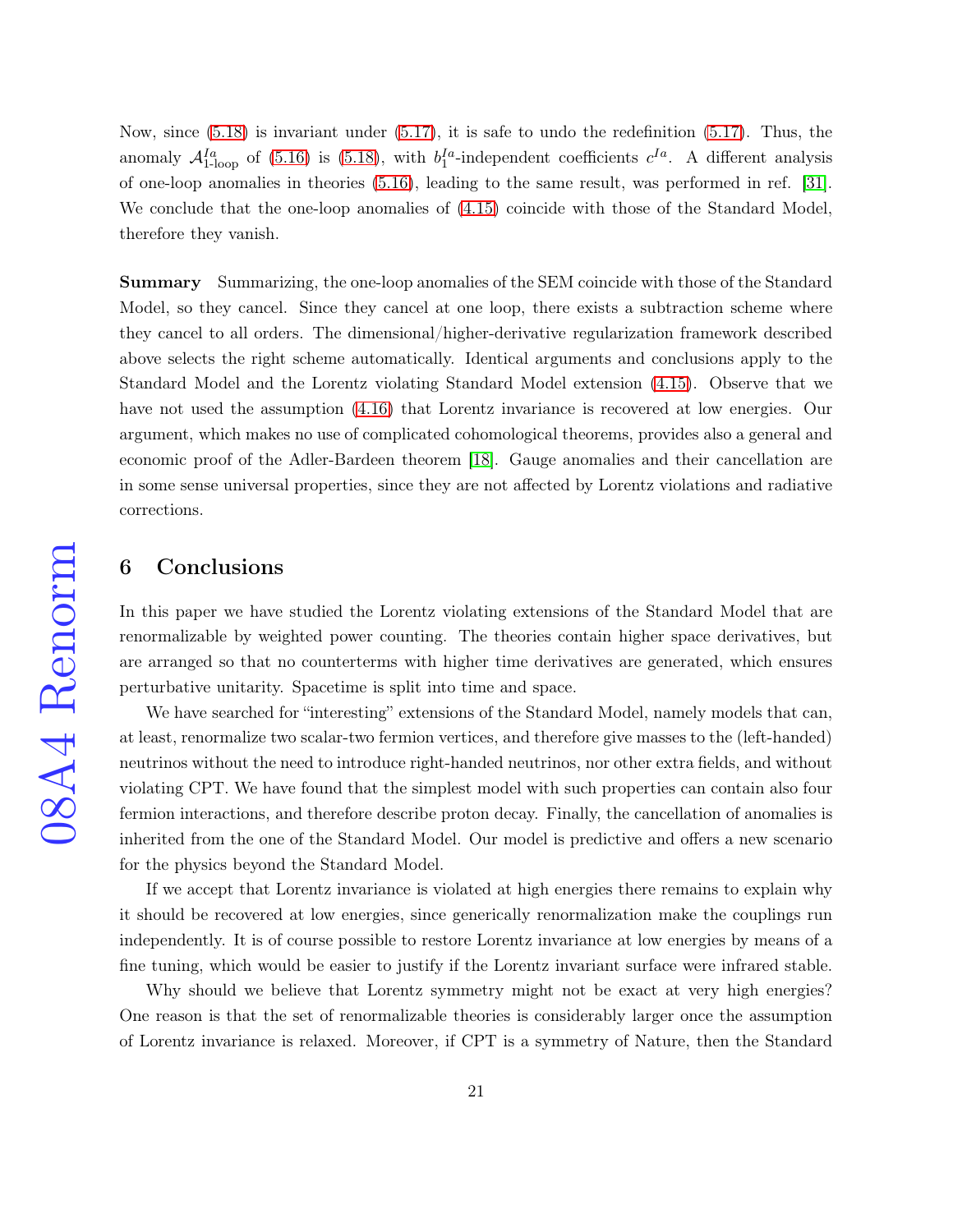Model violates both parity and time reversal. The violations of P and T are Lorentz violations, because they break the large Lorentz group into the restricted Lorentz group. Maybe they are indications that at higher energies also the restricted Lorentz group is broken. The smallness of the T violation with respect to the P violation could be a sign of "hierarchy" among the various types of Lorentz violations. Neutrino masses could be a further sign of Lorentz violation. Then the scale of Lorentz violation would be  $\Lambda_L \sim 10^{14} {\rm GeV}.$ 

#### Acknowledgments

I am grateful to V. Cavasinni, D. Comelli, E. Guadagnini, F. Nesti, G. Paffuti, L. Pilo and A. Strumia for useful discussions. I thank the referee for pointing out relevant references.

## Appendix: Gauge-field propagator

The (Euclidean) propagator at  $\hat{d} = 1$  in the "Feynman gauge"  $\lambda = 1, \, \zeta = \eta,$  reads [\[7\]](#page-23-3)

<span id="page-21-0"></span>
$$
\langle A(k) \; A(-k) \rangle = \begin{pmatrix} \langle \hat{A} \hat{A} \rangle \; \langle \hat{A} \bar{A} \rangle \\ \langle \bar{A} \hat{A} \rangle \; \langle \bar{A} \bar{A} \rangle \end{pmatrix} = \begin{pmatrix} u\hat{\delta} & 0 \\ 0 & v\bar{\delta} + t\bar{k}\bar{k} \end{pmatrix},\tag{A.1}
$$

.

where

$$
u = \frac{1}{D(1, \eta)},
$$
  $v = \frac{1}{D(\tilde{\eta}, \tau)},$   $t = \frac{\tilde{\tau} - \eta^2}{\eta D(\tilde{\eta}, \tau) D(1, \eta)}$ 

Here

$$
D(x,y) \equiv x\hat{k}^2 + y\bar{k}^2, \qquad \tilde{\eta} = \eta + \frac{\bar{k}^2}{\Lambda_L^2}\xi, \qquad \tilde{\tau} = \tau + \frac{\hat{k}^2}{\Lambda_L^2}\xi,
$$

and now  $\eta$ ,  $\tau$  and  $\xi$ , as well as x and y, are functions of  $\bar{k}^2/\Lambda_L^2$ . The ghost propagator is  $1/D(1, \eta)$ .

The physical degrees of freedom can be read in the "Coulomb" gauge  $\bar{\partial} \cdot \bar{A}^a = 0$ , where

$$
\langle \hat{A} \hat{A} \rangle = \frac{1}{\eta \bar{k}^2}, \qquad \langle \hat{A} \bar{A} \rangle = 0, \qquad \langle \bar{A} \bar{A} \rangle = \frac{1}{D(\tilde{\eta}, \tau)} \left( \bar{\delta} - \frac{\bar{k} \bar{k}}{\bar{k}^2} \right),
$$

so the dispersion relation is [\(2.12\)](#page-4-1). The ghosts are non-propagating in this gauge.

The "spurious subdivergences" are the UV divergences of the subintegrals over  $\hat{k}$  or  $\bar{k}$ . To ensure that those are automatically subtracted, the propagators must behave correctly not only in the compelte  $\hat{k}$ - $\bar{k}$  integrals, but also in the subintegrals where some  $\hat{k}$  and/or  $\bar{k}$  integrations are missing. The propagators [\(A.1\)](#page-21-0) behave correctly for  $\bar{k} \to \infty$ , and all of them but  $\langle \bar{A}\bar{A}\rangle$  behave correctly also for  $\hat{k} \to \infty$ . Instead, the propagator  $\langle \bar{A}\bar{A}\rangle$  behaves like  $1/\hat{k}^2$  for  $\hat{k} \to \infty$ , which is not enough. Therefore, the subintegrals must be studied more closely. When  $\hat{d} = 1, d$  =even,  $n =$ odd and other restrictions are fulfilled they can be proved to be convergent [\[7,](#page-23-3) [8\]](#page-23-4). When those conditions are not fulfilled, or when the spacetime manifold  $M$  is split into the product of more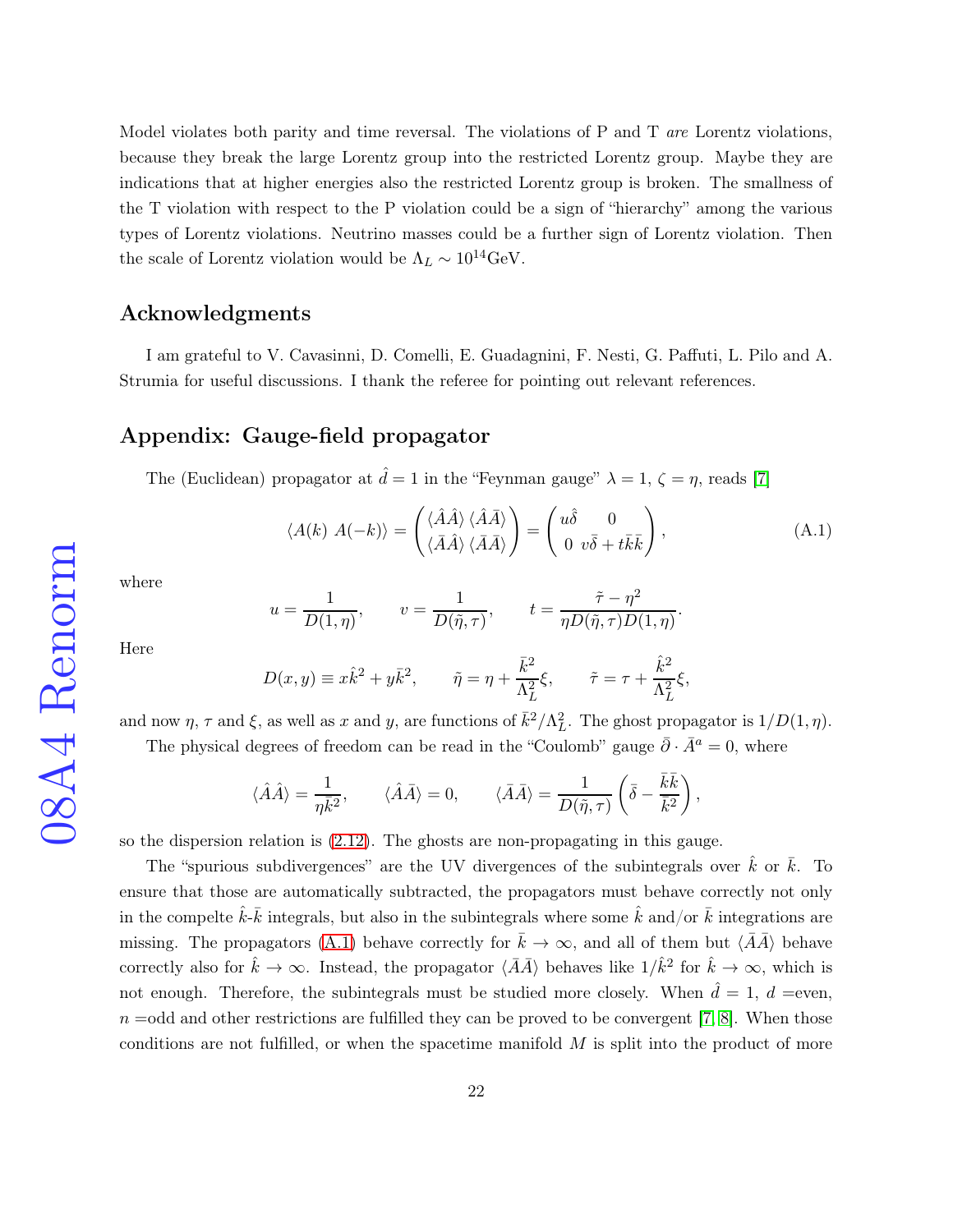than two subfactors, subdivergences are present, in general, and it is not known how to treat them.

### <span id="page-22-0"></span>References

[1] V.A. Kostelecký and S. Samuel, Spontaneous breaking of Lorentz symmetry in string theory, Phys. Rev. D 39 (1989) 683;

S.M. Carroll, G.B. Field and R. Jackiw, Limits on a Lorentz and Parity Violating Modification of Electrodynamics, Phys. Rev. D 41 (1990) 1231;

G. Amelino-Camelia, J.R. Ellis, N.E. Mavromatos, D.V. Nanopoulos, S. Sarkar, Tests of quantum gravity from observations of gamma-ray bursts, Nature 393 (1998) 763 and arXiv:astro-ph/9712103;

S.R. Coleman and G.L. Glashow, High-energy tests of Lorentz invariance, Phys. Rev. D59 (1999) 116008 and arXiv:hep-ph/9812418.

- <span id="page-22-2"></span><span id="page-22-1"></span>[2] D. Colladay and V.A. Kostelecký, Lorentz-violating extension of the Standard Model, Phys. Rev. D58 (1998) 116002 and arXiv:hep-ph/9809521.
- [3] R. Jackiw and V.A. Kostelecký, Radiatively induced Lorentz and CPT violation in electrodynamics, Phys. Rev. Lett. 82 (1999) 3572 and arXiv:hep-ph/9901358;

O. Bertolami and C.S. Carvalho, Proposed astrophysical test of Lorentz invariance, Phys. Rev. D 61 (2000) 103002 and arXiv:gr-qc/9912117;

M. Perez-Victoria, Physical (ir)relevance of ambiguities to Lorentz and CPT violation in QED, JHEP 0104 (2001) 032 and arXiv:hep-th/0102021;

N.R. Bruno, G. Amelino-Camelia and J. Kowalski-Glikman, Deformed boost transformations that saturate at the Planck scale, Phys. Lett. B 522 (2001) 133 and arXiv:hep-th/0107039;

A.A. Andrianov, P. Giacconi and R. Soldati, Lorentz and CPT violations from Chern-Simons modifications of QED, JHEP 0202 (2002) 030 and arXiv:hep-th/0110279;

V.A. Kostelecký, Gravity, Lorentz violation, and the standard model, Phys. Rev. D 69 (2004) 105009 and arXiv:hep-th/0312310;

N. Arkani-Hamed, H.-C. Cheng, M. Luty and J. Thaler, Universal dynamics of spontaneous Lorentz violation and a new spin-dependent inverse-square law force, JHEP 0507 (2005) 029 and arXiv:hep-ph/0407034;

J. Gamboa, J. Lopez-Sarrion and A.P. Polychronakos, Ultraviolet modified photons and anisotropies in the cosmic microwave background radiation, Phys. Lett. B 634 (2006) 471 and arXiv:hep-ph/0510113;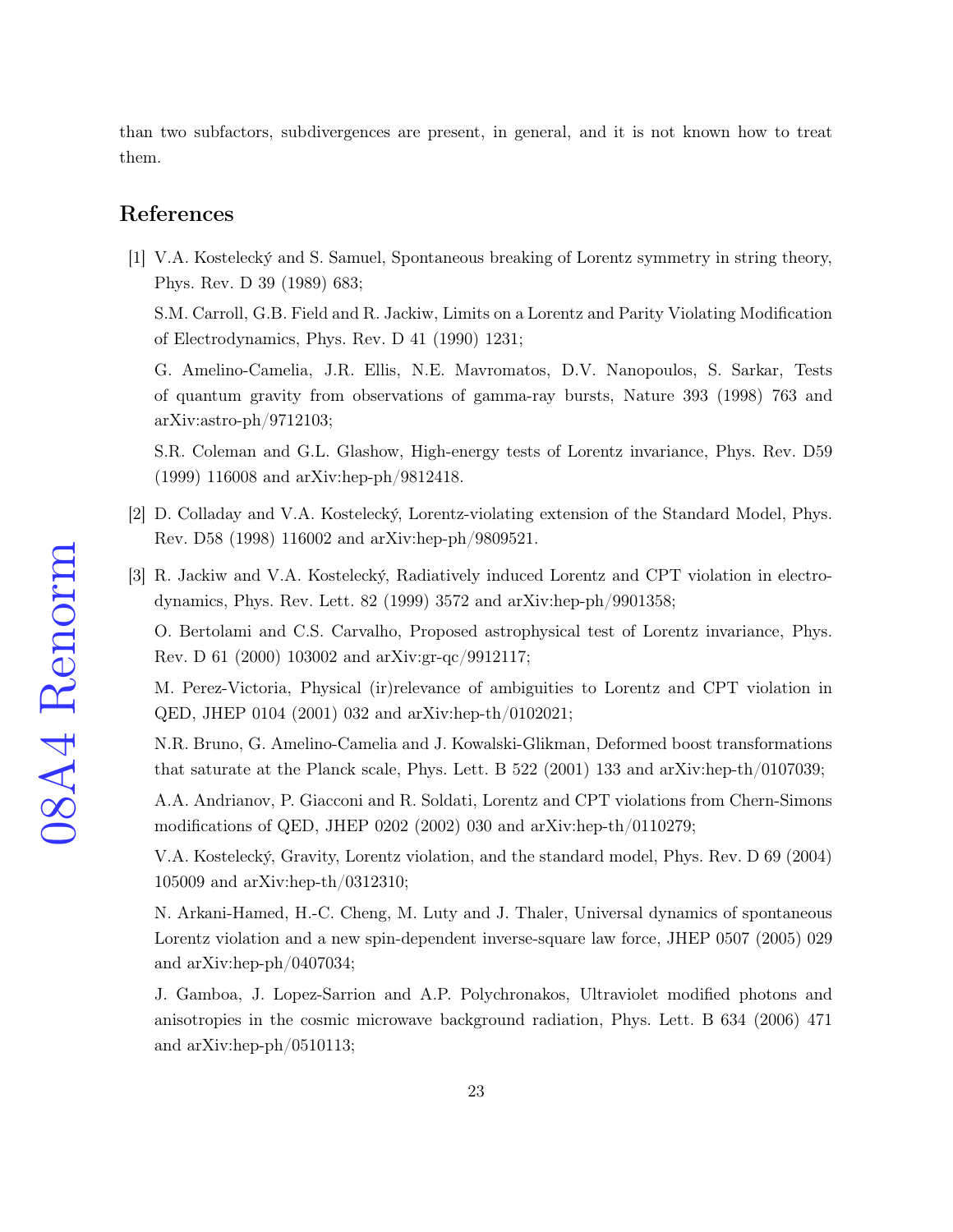T. Jacobson, S. Liberati and D. Mattingly, Lorentz violation at high energies: concepts, phenomena and astrophysical constraints, Annals Phys. 321 (2006) 150 and arXiv:astroph/0505267.

<span id="page-23-0"></span>[4] V.A. Kostelecký, Ed., Proceedings of the Fourth Meeting on CPT and Lorentz Symmetry, World Scientific, Singapore, 2008;

V.A. Kostelecký and N. Russell, Data tables for Lorentz and CTP violation, ibid. p. 308 and arXiv:0801.0287 [hep-ph].

- <span id="page-23-2"></span><span id="page-23-1"></span>[5] D. Anselmi and M. Halat, Renormalization of Lorentz violating theories, Phys. Rev. D 76 (2007) 125011 and arXiv:0707.2480 [hep-th].
- <span id="page-23-3"></span>[6] D. Anselmi, Weighted scale invariant quantum field theories, JHEP 02 (2008) 051 and arXiv:0801.1216 [hep-th].
- <span id="page-23-4"></span>[7] D. Anselmi, Weighted power counting and Lorentz violating gauge theories. I. General properties, arXiv:0808.3470 [hep-th], Ann. Phys. (NY) in press.
- <span id="page-23-5"></span>[8] D. Anselmi, Weighted power counting and Lorentz violating gauge theories. II. Classification, arXiv:0808.3474 [hep-th], Ann. Phys. (NY) in press.
- [9] See for example, R.F. Streater and A.S. Wightman, PCT, spin and statistics, and all that, Benjamin, New York, 1964;

<span id="page-23-6"></span>R. Jost, The general theory of quantized fields, AMS, Providence, R.I., 1965.

[10] For reviews on the current status about neutrino masses, see A. Strumia and F. Vissani, Neutrino masses and mixings and..., arXiv:hep-ph/0606054;

M.C. Gonzalez-Garcia and M. Maltoni, Phenomenology of massive neutrinos, arXiv:0704.1800 [hep-ph].

<span id="page-23-7"></span>[11] H.B. Nielsen and M. Ninomiya, Beta function in a noncovariant Yang-Mills theory, Nucl.Phys. B 141 (1978) 153;

S. Chadha and H.B. Nielsen, Lorentz invariance as a low-energy phenomenon, Nucl. Phys. B 217 (1983) 125.

- <span id="page-23-9"></span><span id="page-23-8"></span>[12] A.G. Cohen and S.L. Glashow, Very special relativity, Phys. Rev. Lett. 97 (2006) 021601 and arXiv:hep-ph/0601236.
- [13] A.G. Cohen and S.L. Glashow, A Lorentz-violating origin of the neutrino mass?, arXiv:hepph/0605036.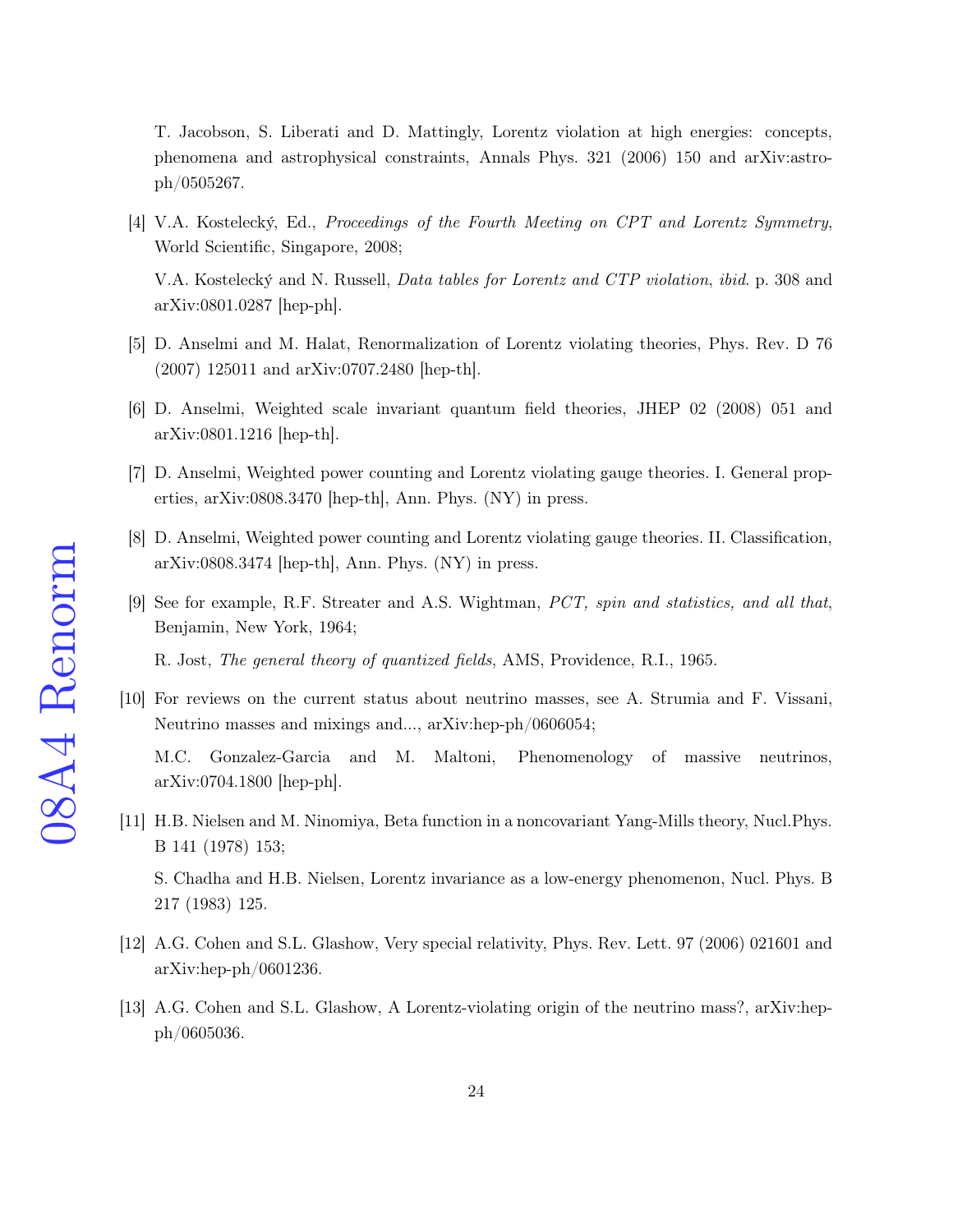- <span id="page-24-0"></span>[14] V.A. Kostelecký and M. Mewes, Lorentz and CPT violation in the neutrino sector, Phys. Rev. D 70 (2004) 031902 and arXiv:hep-ph/0308300; V.A. Kostelecký and M. Mewes, Lorentz and CPT violations in neutrinos, Phys. Rev. D 69
- <span id="page-24-2"></span>[15] T. Katori, V.A. Kostelecký and R. Tayloe, Global three-parameter model for neutrino oscillations using Lorentz violation, Phys. Rev. D 74 (2006) 105009 and arXiv:hep-ph/0606154.

<span id="page-24-1"></span>(2004) 016005 and arXiv:hep-ph/0309025.

Lebedev-75-39, 1975 and arXiv:0812.0580 [hep-th].

- <span id="page-24-3"></span>[16] F. Klinkhamer, Lorentz-noninvariant neutrino oscillations: models and predictions, Int. J. Mod. Phys. A 21 (2006) 161 and arXiv:hep-ph/0407200.
- <span id="page-24-4"></span>[17] S.L. Adler and W.A. Bardeen, Absence of higher order corrections in the anomalous axial vector divergence, Phys. Rev. 182 (1969) 1517.
- [18] For a review of existing proofs and references on this subject, see for example S.L. Adler, Anomalies to all orders, in "Fifty Years of Yang-Mills Theory", G. 't Hooft ed., World Scientific, Singapore, 2005, p. 187-228, and arXiv:hep-th/0405040.
- <span id="page-24-5"></span>[19] C. Becchi, A. Rouet and R. Stora, The Abelian Higgs-Kibble model. Unitarity of the S Operator, Phys. Lett. B 52 (1974) 344; C. Becchi, A. Rouet and R. Stora, Renormalization of Gauge Theories, Annals Phys. 98 (1976) 287; I.V. Tyutin, Gauge invariance in field theory and statistical physics in operator formalism,
- <span id="page-24-6"></span>[20] P. Minkowski,  $\mu \to e\gamma$  at a rate of one out of 1-billion muon decays?, Phys. Lett. B 67 (1977)

M. Gell-Mann, P. Ramond and R. Slansky, "Complex spinors and unified theories", in Supergravity, edited by D. Freedman and P. van Nieuwenhuizen (North Holland, Amsterdam, 1979);

T. Yanagida, "Horizontal symmetry and masses of neutrinos", Proceedings of the Workshop on Unified Theory and Baryon Number in the Universe, KEK, Tsukuka, Japan, 1979;

R.N. Mohapatra and G. Senjanovic, Neutrino mass and spontaneous parity violation, Phys. Rev. Lett. 44 (1980) 912; Neutrino masses and mixings in gauge models with spontaneous parity violation, Phys. Rev. D 23 (1981) 165.

<span id="page-24-7"></span>[21] R. Foot, H. Lew, X.-G. He and C. Joshi, Seesaw neutrino masses induced by a triplet of leptons, Z. Phys. C44 (1989) 441;

421;